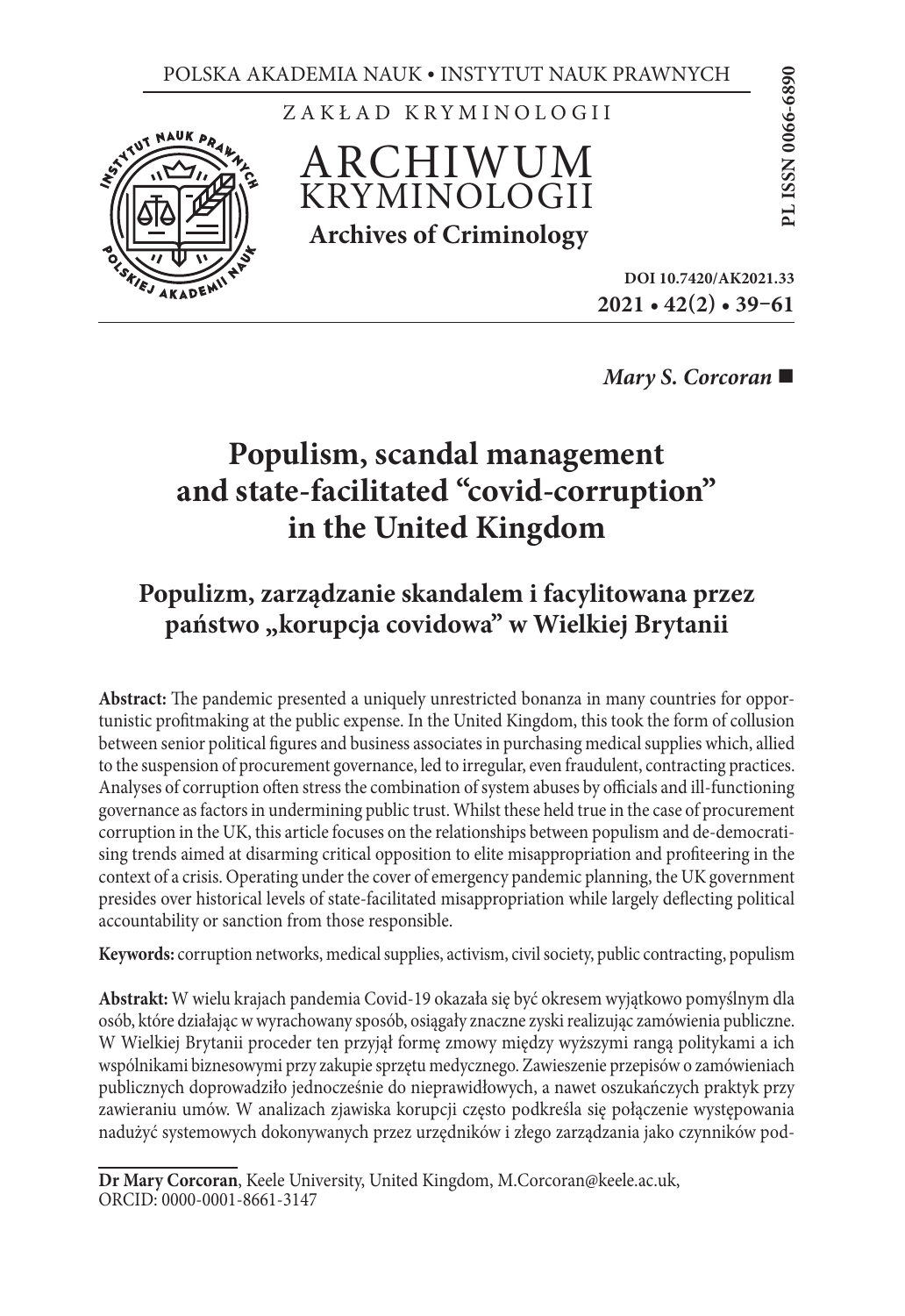ważających zaufanie publiczne. Tak też było w przypadku korupcji w Wielkiej Brytanii dotyczącej zamówień publicznych na dostawy. Niniejszy artykuł koncentruje się jednak na związkach populizmu z trendami mającymi na celu zniwelowanie krytycznej opozycji sprzeciwiajacej się elitom i spekulacjom w kontekście kryzysu. Działając pod pretekstem zarządzania kryzysowego w czasie pandemii, rząd Wielkiej Brytanii przewodniczył ułatwianym przez państwo sprzeniewierzeniom w dotychczas niewystępujacej skali. W dużej mierze rząd odrzucał przy tym polityczną odpowiedzialność za działania i zaniechania lub sankcje wobec osób odpowiedzialnych za nie.

**Słowa kluczowe:** sieć korupcyjna, zaopatrzenie medyczne, elity, zamówienie publiczne, populizm

#### **Introduction**

During the Covid-19 pandemic (until 2020), the extractive activities of corruption networks from business, political donors, public officials and members of the UK government came sharply into view in the context of buying and selling medical supplies. This materialised in the form of blatant abuses of public contracting systems to ensure that government supporters were favoured for contracts to supply personal protective equipment (PPE) and to provide test and trace systems (TT) totalling tens of billions of pounds, of which approximately 40 per cent is thought to be misappropriated (Colgrave 2020; Sikka 2020; Transparency International 2021). In the absence of timely regulatory or political scrutiny, hampered by the failure of regulators to curtail corrupt activities, civil society actors – from NGOs, lawyers, trade unionists and scientists – instead formed the most effective front for exposing and demanding accountability in the award of public contracts. However, such moral entrepreneurship barely threatened the impunity of the governing Conservative party, their supporters and sponsors. Rather, at first sight, public toleration for corruption seems to confirm that autocratic populism has successfully legitimated plutocracy at present. Electoral support for the government remains steady despite growing publicity about misappropriation amounting to billions of pounds worth of public funds during the pandemic period. Meanwhile, the government's failure (or refusal) to respond to early warning systems regarding the health impacts of the pandemic contributed to the UK suffering one of the highest mortality rates globally in the first year of the pandemic (Calvert, Arbuthnot 2021). This apparent untouchability offered the cabinet licence to justify further undemocratic actions under the terms of emergency legislation, which allowed for executive suspension of legislative provision for governing public procurement. Covid-19 exposed the criminogenic vulnerability of medical supply chains, which in turn poses a significant risk to public health. Compounding these systemic weaknesses are corrupted political decisions and compromised regulatory systems which inhibit corrective public scrutiny.

The puzzle raised in this paper is: how can we explain the inverse relationship between growing popular knowledge of blatant abuses of public procurement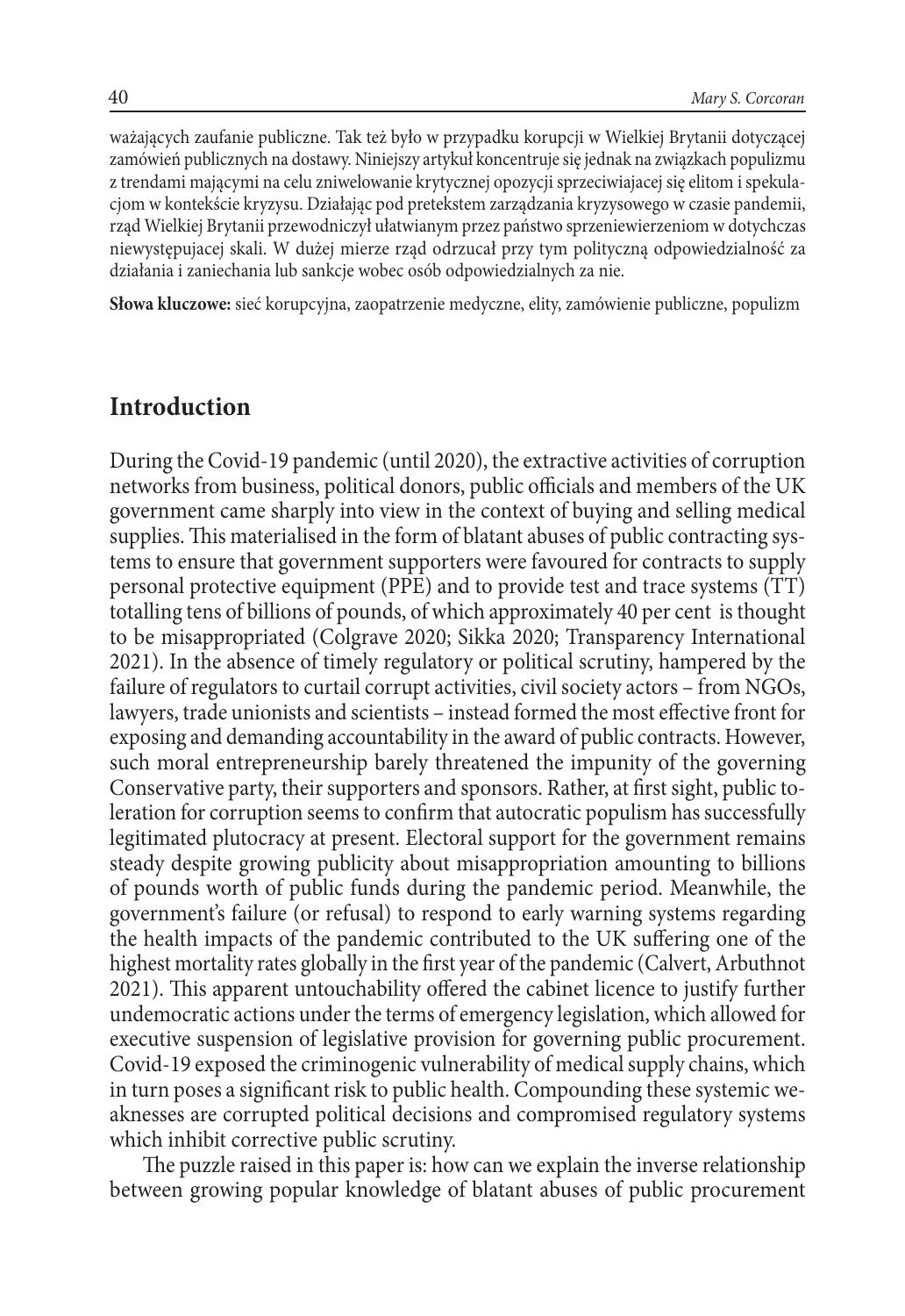and the receding prospect of sanctions for those involved? The literature on corruption has long noted the determinants of this discrepancy, which relies on the mutually reinforcing relationship between high levels of public cynicism and low levels of confidence in the ability of authorities to act (Davis 2021). Corruption is said to be "tolerated" inasmuch as citizens distrust the capacity of governance systems to counter abuses, leading to atrophying of transparency around the state's management of public resources. From a zemiological perspective, the market state encapsulates transformations of government into a conduit for the transfer of public wealth to political and economic allies, rendering extraction as an end-in-itself of governing power (Whyte 2013; Whyte 2015). Scholars of "everyday crimes of the middle-classes" (Karstedt, Farrall 2020) point to the normalisation of corrupt practices, where politics are reduced to bargaining between politicians and sections of the citizenry in the distribution of social wealth. Under such clientalist social compacts, citizens' rights and entitlements become contingent on the leverage of favoured groups, while political representatives are elevated to gatekeepers of public assets.

This paper highlights on an under-researched aspect of the procurement controversy by focusing on the significant role of critical civil society actors in bringing facts to light and, in the process, exerting moral pressure to expose blatant abuses of public contracting systems. Parliamentary and regulatory bodies took several months to investigate contracting irregularities for PPE and testing and tracing (T&T) supplies during the pandemic, and there has been little censure and no sanction for those involved to date. By contrast, the "alternative" media, crowdfunded judicial activists and NGOs have brought the scale of corruption and crony networks to public attention. These examples of civic courage are contextualised by revanchist campaigns prosecuted by the UK government and its supporters, in pushing back against civil society "detractors" through interconnected, populist "decivilising" (Pratt, Lutyens 2021) and "de-democratising" strategies (Levitsky, Ziblatt 2018).

This article, therefore, focuses on civil society activism in the public sphere as a crucial locus in the formation of ideological contestation in periods of crisis. Following Gramsci (1988), Habermas (1992) and others, the paper positions civil society as another terrain – alongside governmental and economic spheres – where critical struggles for control over the discursive terms of legitimacy play out via public discourse. In particular, struggles in the moral economy materialise in populist strategies for subverting critique about corruption, as a precondition to securing public consensus for elite misappropriation and profiteering. Although an urgent critical project, this paper does not extensively review the literature on populism here. However, drawing on scholarly debates and observing how the Covid corruption affair is unfolding, the analysis reveals the "corrosive" (Levitsky, Ziblatt 2018) and "parasitical" features associated with populism's effects on contemporary governance (Urbinati 2014). Defences of populism as a healthy corrective to the technocratic domination of politics are not borne out either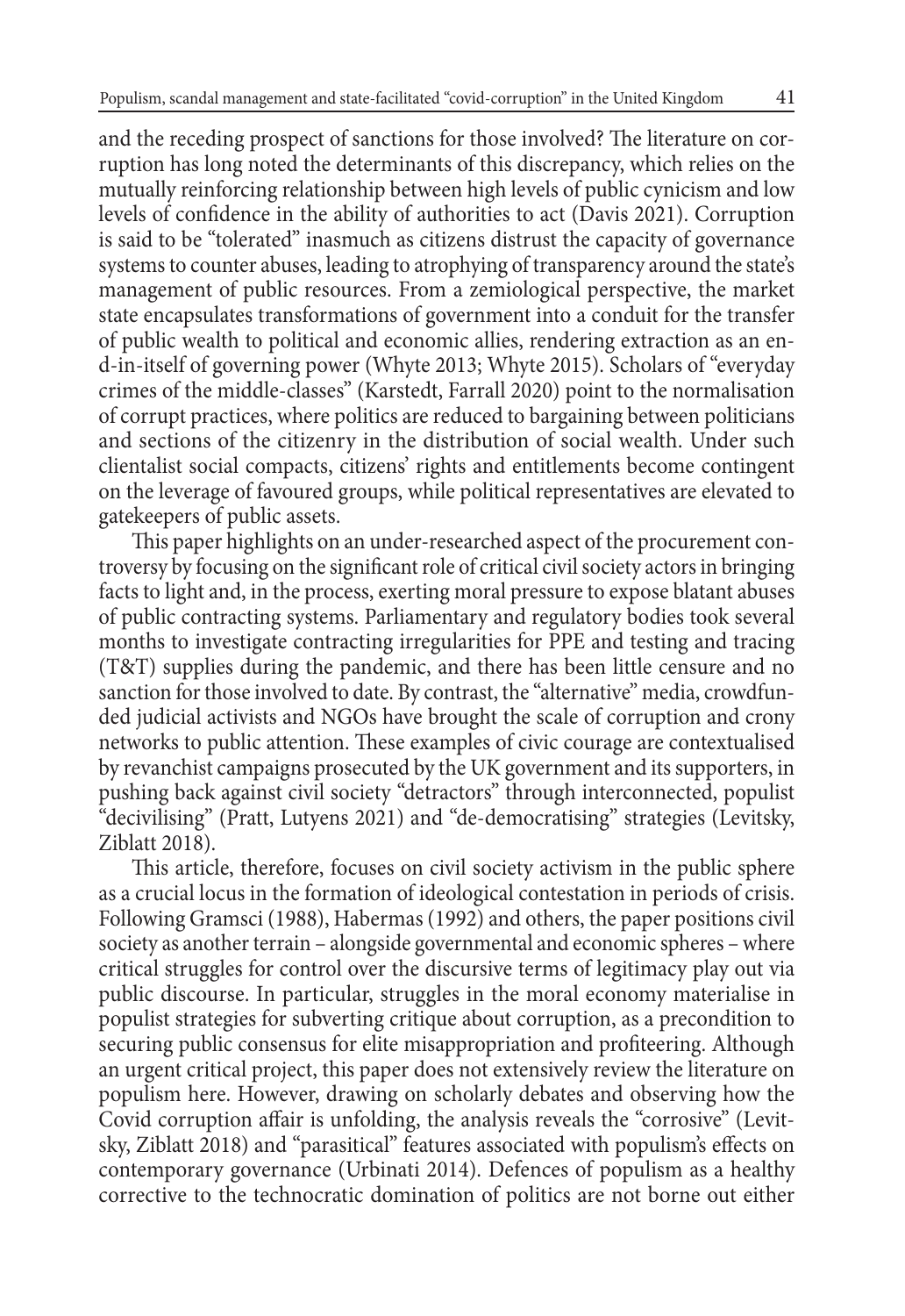(Canovan 1999), as populist dichotomies (such as expertise / common sense, cosmopolitan / patriotic, or elites / "the people", for example) intentionally amplify socio-cultural polarisations rather than renew democratic consensus. Moreover, populism's cathartic appeal conceals ambiguities and complexities around what the public actually thinks about corruption, especially in the context of social, political and cultural crises. The discussion is organised in four parts. In the first section, I link the enabling conditions for networked cronyism with a combination of governmental abuses of outsourcing systems and the suspension of regulatory capabilities in the UK, under the aegis of assuming emergency powers to tackle the pandemic. The second part summarises the contentions over PPE contracting. Part three highlights the role which civil society actors played in publicising – in the Habermasian sense of "bringing to the public" – contracting malpractices and revealing the socially and politically networked character of those involved. The fourth discussion examines the government's tactics for suppressing opposition in civil society domains, focusing especially on powerful discursive devices, redolent with the signifiers and premises characteristic of nationalist – populism, as a strategy for galvanising partisan popular support.

#### **The formation of corruption networks in the UK**

Corruption is conceptually and empirically contentious, as practices associated with the phenomenon are "entrenched in context-specific meanings" such as socio-cultural thresholds regarding gift relationships, and determined by ideological and political parameters as to what constitutes "corrupt" practices (de Vries, Solaz 2017: 393). The United Nations has laid down broad parameters, encompassing misappropriation and/or misuse of public resources for private benefit, of which acts committed through the use of some combination of fraud, deception or collusion form a subfield (UN 2004; cf. also OECD 2016). This expansive category encompasses a range of activities that operate beyond legal understanding, conflating different modes of misappropriation – from theft to bribery to malfeasance, for example – or embracing diverse actors from cartels to state officials. To analyse collaborative corruption in public contracting more precisely, Hudon and Garzón's (2016) model of "networked corruption coalitions" is employed to identify "elected and public officials, political party employees and private sector representatives" as "corruption entrepreneurs" in purposefully dishonest endeavours. Such coalitions comprise "a few key individuals acting in a concerted manner" who work "independently of the formal procurement process, and who coordinate their actions through networks[ed] mechanisms" (Hudon, Garzón 2016: 292). Furthermore, they coalesce around "an entrepreneurial logic", where actors realise that: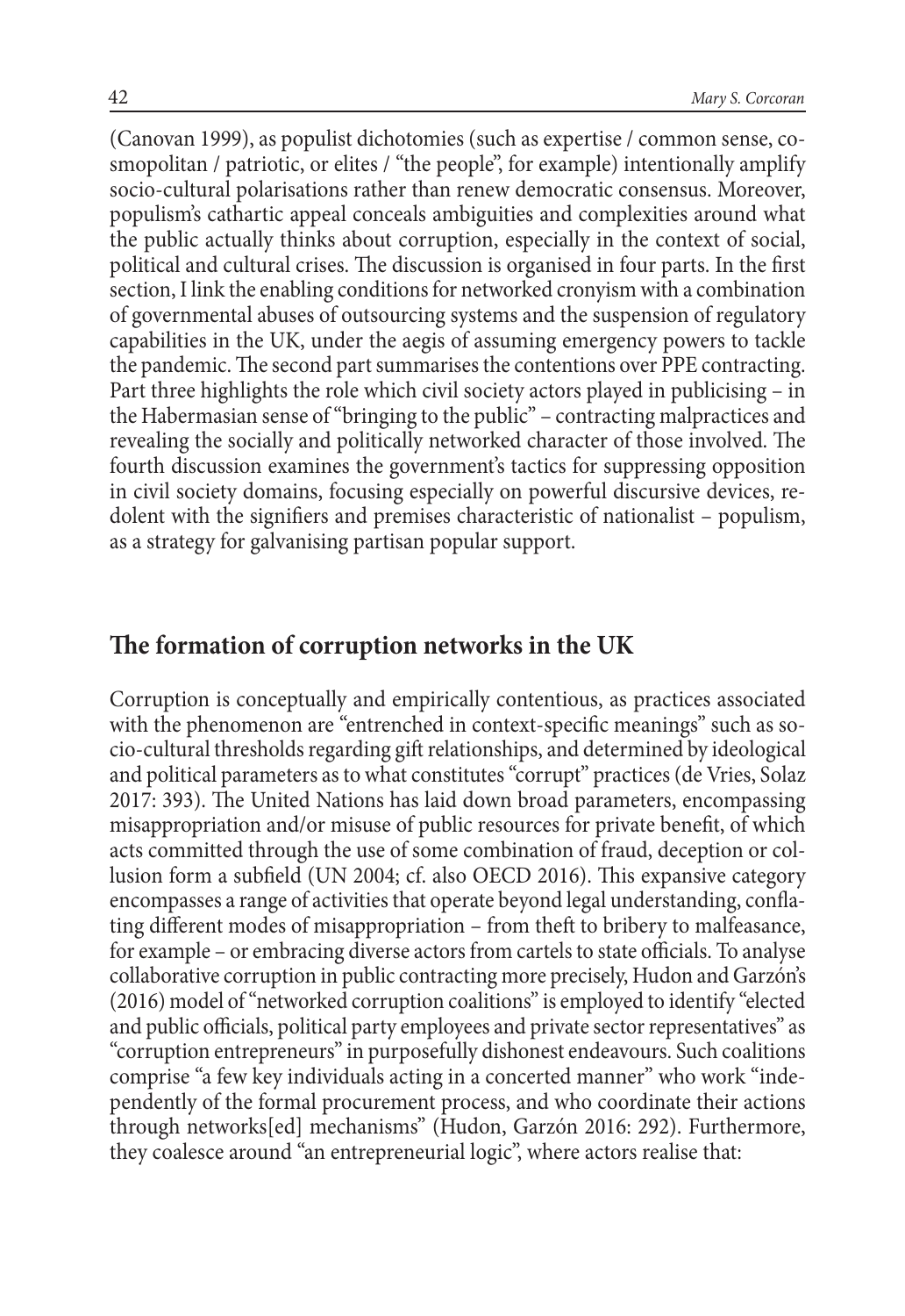'milking' the procurement process will require concerted action and complex arrangements going beyond isolated corruption and collusion. Corruption entrepreneurs identify opportunities, gather the necessary resources (technical knowledge, influence, etc.) and assign obligations and benefits to the members of the network. (Hudon, Garzón 2016: 291–292)

In the case of PPE contracting, profiteering was undertaken by "corrupt procurement coalitions" whose formations spanned the core and peripheral spheres of contracting activity, and embraced primary as well as secondary beneficiaries across semi-attached circuits of influence. Governed by "logics of reciprocity" (Hudon, Garzón 2016: 292), their core activities are focused on optimising profits and illegally gaining competitive leverage. However, sub-categories broaden the parameters to include functionaries who collude with or assist the key players (thereby sharing culpability). These include individuals who subvert or exploit the normal operation of public contracting through fixing unfair advantages, releasing confidential information, delaying or neglecting critical procedures, or schooling associates about the system (Cartier-Bresson 1997). A third feature relates to the direct role of legislators in manipulating administrative systems, laws and procedures governing public procurement – to "undermine legitimacy […] and weaken collective trust" in regulatory systems (O'Brien 2017: 20). This applies to public office holders using political leverage to frustrate or prevent detection, obstruct scrutiny or help associates to evade sanctions or deterrents.

Prior to the pandemic, medical and health markets and supply chains were already vulnerable to criminal practicesin various forms, from manufacturing or distributing counterfeit pharmaceuticals, to repackaging and trafficking out-of- -date medicines or illicitly repurposed medical equipment (OECD 2016; Kohler, Dimanesco 2020; Kohler, Wright 2020). Corrupt practices associated with pharmaceutical procurement worldwide include the siphoning off of funds or supplies, leakage from supply chains, alongside hoarding, sharing privileged information, price fixing, and the delivery of unfit goods. Pharma-corruption is not just a problem for the global South. In the global North, the crossover of money, lobbying and politics creates favourable circumstance for preferentially shaping health policy, greased by "soft" inducements for politicians such as donations to their party or lucrative consultancies with private sector health providers. Policing pharma-corruption effectively depends not only on the existence of robust preventive mechanisms, but the willingness to sanction those who exploit or hinder the fair application of procedures and legal principles, intentionally or otherwise. Incompetence and negligence in any area of medical procurement threaten the health and well-being of workforces and populations (OECD 2016; Bruckner 2019), underlining pharma-corruption's causal role in public health hazards.

The Covid contracting scandal is structurally founded in the entrenchment of "global market forces [in] British society" from the 1980s, which led to institutional restructuring to "make the state serve business interests, to remodel its internal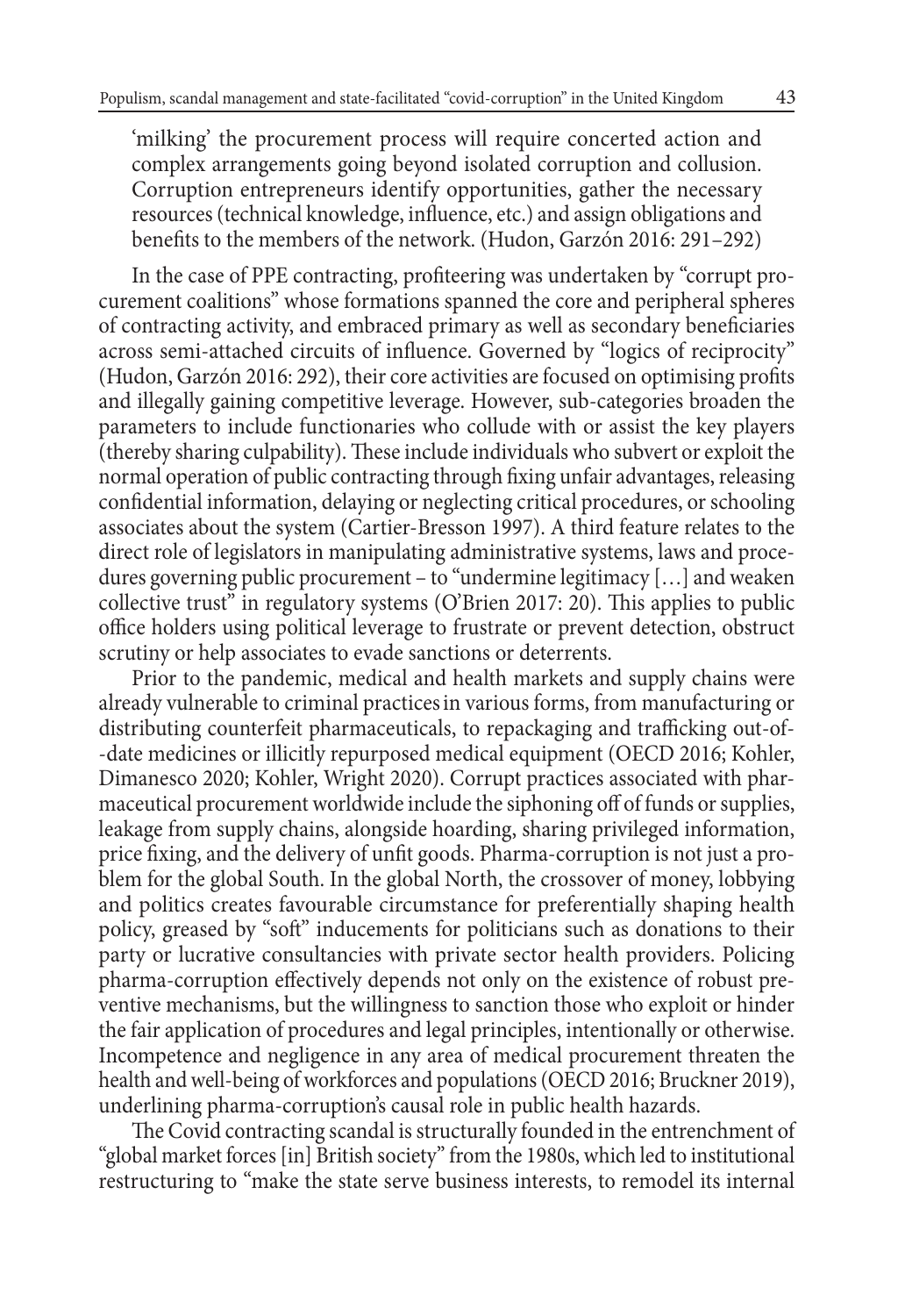operations on business lines and to reduce the government's exposure to political pressures from the electorate" (Leys 2003: 7, 3). This rests on a dual dynamic: firstly, depriving public services of funds and deregulation intentionally weakened the state's scrutineering capacity. Secondly, ambitious privatisation agendas, permissive tax regimes and broad opportunities to accumulate public assets enabled private corporations and the politically-connected to create informal sources of power and patronage which are embedded at the heart of government. Such policies facilitate the formation of circuits of political influence and mutual advantage, comprising a "network of powerful individuals, institutions and professions linked together through the spider's web [of] the Establishment" (Paxman 1991: xiii-xiv). The destructive effects of neoliberalism allowed both plutocracy and inscrutability to flourish, while the pandemic opened up further opportunities to reproduce and accelerate the conditions in which corruption thrives and the public interest is further undermined (Kettl 2017).

Indeed, the extreme concentration of power, nepotism, wealth and assets in recent decades find particular national characteristics as domestic politics move to consolidate the social reproduction of new plutocracies (DiMaggio, Garip 2012). In the UK, contemporary elite formations came to the fore in the 1990s and coalesced into a "new Establishment" – comprising the super-rich, non-domiciled residents enjoying protected tax status, celebrities, digital technocrats, financiers, billionaires, media executives and owners, consultants and lobbyists, financial donors and lenders to political parties (Peston 2008). Members of this group are distinguished by their detachment from the social contract, their geographical mobility, shallow political allegiances and ability to monetise networked connections. Whereas scholars theorised that newcomer elites would merge with the indigenous ruling class, or the "old Establishment", composed of the aristocracy, business, the military and sections of the political class (Sampson 1962; Paxman 1991), the current elite comprises an assemblage of liminal groupings traversing different fields, which do not necessarily rely on first-hand familiarity between actors in these different loci (although in some important respects these groups overlap). Rather, crony networks coalesce with varying degrees of tightness or looseness relative to crossover circuits of patronage, power and influence. Currently in the UK, the core network comprises the "Chumocracy", that is, the close and opaque grouping directly surrounding the Prime Minister, including loyalists from his previous role as Mayor of London. Members of the cabinet are selected for their personal loyalty and alignment with the political aims of the ruling Conservative party. At a slight distance, but instrumental to the rise to power are wealthy donors, including funders of the successful campaign to leave the EU in the 2016 "Brexit" referendum. This circle is cemented by those media proprietors who championed Boris Johnson as the leadership candidate of the Conservative party (in 2019). Subordinate to this layer are the ranks of special advisors (employed from outside to challenge the influence of civil servants) who arrive and depart through a revolving door between politically favourable research institutes, business and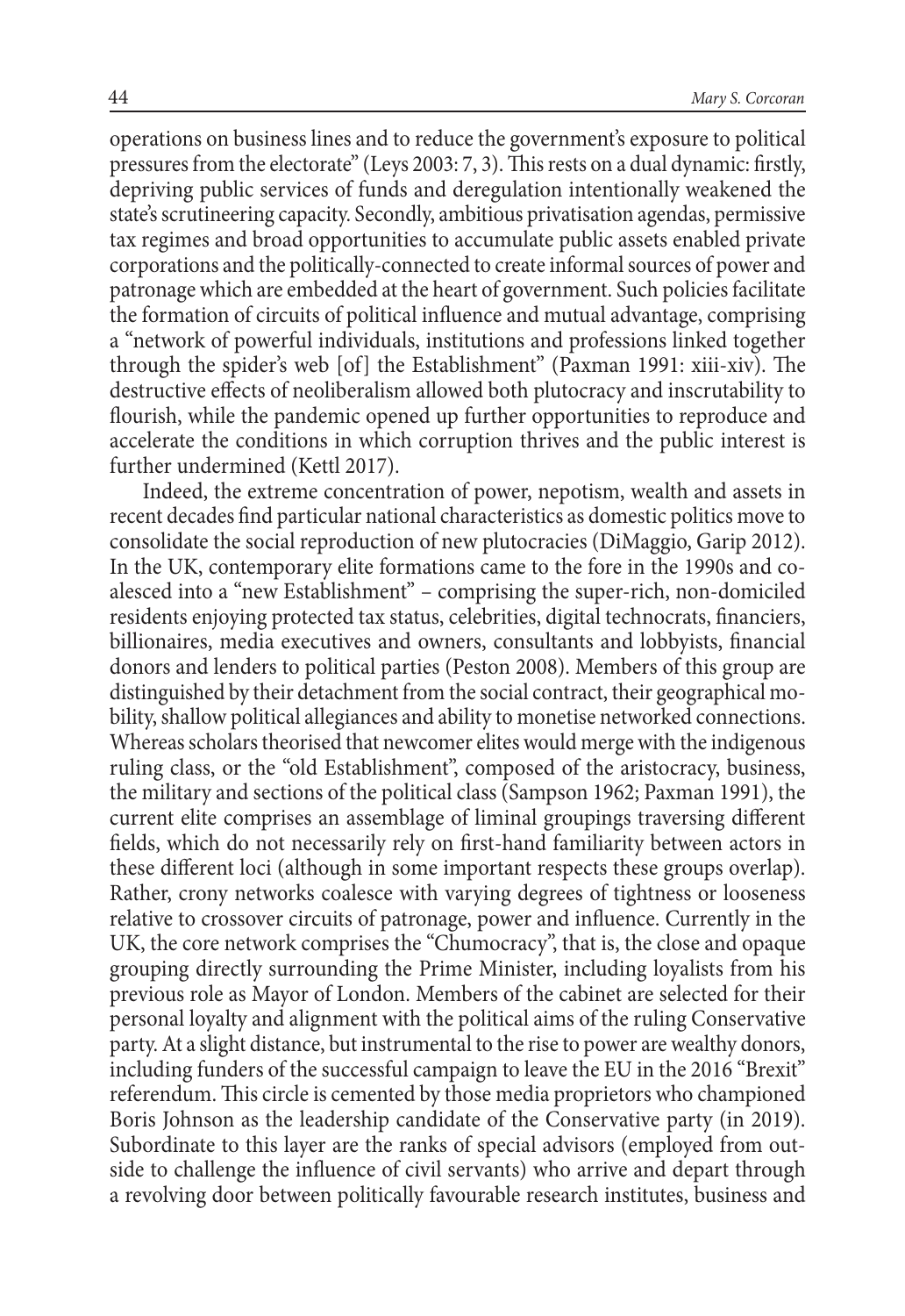lobbying networks. At the outer circles are individuals with social and political connections to the Conservative party, giving them access to opportunistic embezzlement or government appointments.

It took the crisis of the pandemic to present a uniquely unrestricted bonanza for speculative commercial profitmaking at the state's expense.1 Conditions for corruption were expedited by emergency legislation that suspended the normal processes of legislative deliberation, scrutiny and transparency of executive decisions. The Coronavirus Act was passed with minimal oversight in just four sitting days of Parliament (March 21–25th). The Act permits the broad use of emergency powers to enable public bodies to respond to the Covid-19 pandemic. This legislation conferred extraordinary executive powers on the Prime Minister and members of the Cabinet for two years (the duration of the Act, but with reviews every six months and the power to extend this period, § 89, 98). Its provisions permit government ministers "to make directions, arrangements, guidance or determinations, which are not subject to parliamentary procedure", and to take action with minimal parliamentary scrutiny (Marshall 2021). UK ministers are empowered to "make regulations to turn some measures in the Act on and off as needed. Ministers may make different regulations for different purposes or areas" (Marshall 2021: s88). Although technically, these powers do not amount to a free pass for the executive, they endow government ministers with unhealthy levels of prejudicial power.

#### **Deactivating state regulation**

In the early months of pandemic, it was discovered that the nation's PPE stockpiles had been run down, with much of the existing stock discovered to be out of date or deteriorated to a point of being unusable. The National Health Service had been reliant on a "just in time" delivery system for years, but global competition for equipment as the pandemic spread worldwide, coupled with restrictions on manufacturing supply chains in China and continental Europe, meant that suppliers "were unable to deliver, despite [long standing] contracts being in place" (Calvert, Arbuthnot 2021: 86). From March 2020, the UK government rushed to secure PPE, vaccines, diagnostic equipment and ventilators from domestic and international markets. Even the most robust health systems such as the UK, Germany and Canada were found wanting for supplies (Kohler, Wright 2020: 1). Urgency, demand and shortages placed stresses on global supply chains, leading

<sup>&</sup>lt;sup>1</sup> The Citizen estimates a total spend of £52.5 /  $661.6$  billion on service contracts, of which £22.4 /  $\epsilon$ 26.3 went to just 50 companies. A total of 1593 companies received contracts between March 2020 and April 2021, of which one half were not put out to tender (@allthecitizens 2021).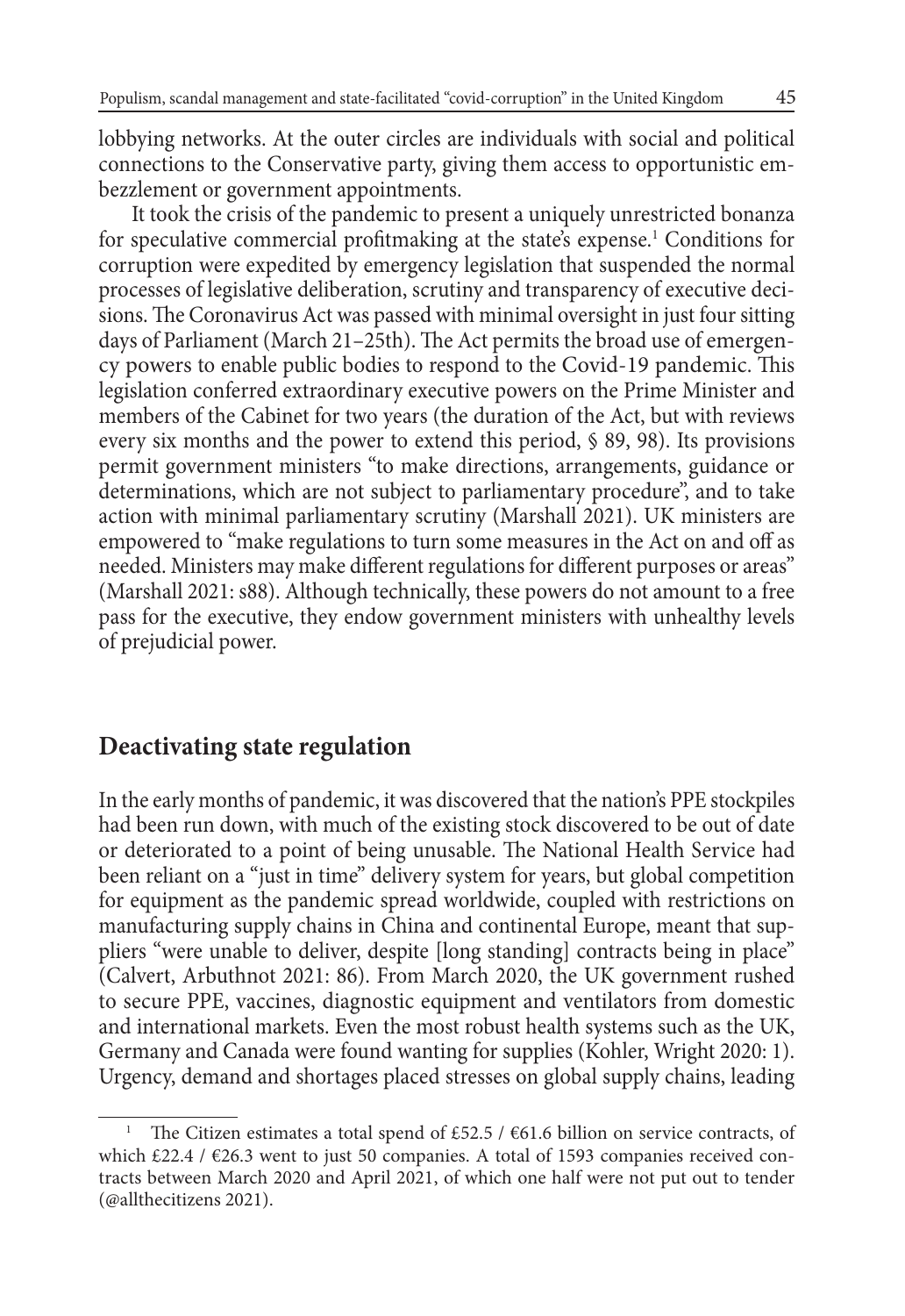to "the market-distorting effect of price-gouging and the dangerous purchasing of flawed and/or falsified goods […] in many countries" (Kohler, Wright 2020: 1). The UK has well-developed systems for regulating public expenditure (including outsourcing and procurement), but parliamentary regulators and auditors have previously been unable to prevent governments from openly contravening regulations when pursuing their favoured privatisation agendas (Corcoran 2020). The operative procurement rules originated under European Union law and were incorporated into UK law in 2015 (when the UK was still a member of the EU). The Public Contracts Regulations (PPE) (UK 2015: s4) stipulates the minimum time limits, principles and procedures that must be followed, including the requirement that commissioning authorities take steps to "prevent, identify and remedy conflicts of interest in relation to commissioning". Commissioners<sup>2</sup> are bound to uphold the competitiveness of tendering processes by ensuring that "one or more" bidders are involved in the procurement process (s41). Likewise, time limits must be set which are in proportion to "the complexity of the contract and the time required for drawing up tenders" (s47). Commissioning authorities must ensure value for money by "ask[ing] questions about the price proposed in any 'abnormally low' tenders" (s69). Additionally, secondary legislative provisions in public law oblige public authorities to act "fairly and lawfully" within bounds of procedural fairness. This duty is potentially very broad, but in effect governs conduct to ensure that clear guidelines are issued as to the criteria against which a bid is judged, that decisions are free from bias or partiality, and are not made on inappropriate grounds nor for improper purposes.

In March 2020, the UK government suspended the laws regulating procurement to allow contracting authorities to secure PPE, vaccines, ventilators and other equipment and diagnostics (testing kits and tracing systems) at the greatest expedience (Cabinet Office 2020).<sup>3</sup> Likewise, the government also said it would offer investment support to domestic companies to develop equipment. "Deactivating" the rules is provided for under section  $32(2)(c)$  of the PCR, which prescribes specific contexts in which normal commissioning procedures may be circumvented. Suspension is permitted "in the specific cases and circumstances laid down in [the] regulation, allowing 'contracting authorities [to] award public

<sup>2</sup> Procurement and commissioning involve different roles and responsibilities: procurement refers to the process of purchasing goods and services and issuing contracts (in this case, by public bodies such as the Department of Health, local authorities, and social care public services, amongst others involved in directly purchasing equipment for their staff or service users). Commissioning refers to strategic oversight and procurement planning, ensuring that outsourcing, tendering and contracting procedures are conducted within lawful parameters, and taking responsibility for documenting and accounting for procedures.<br><sup>3</sup> The European Union also suspended normal procurement checks and balances to

speed up procurement on global markets, and arguably more permissively than the UK (Sanchez-Graells 2020: 82). It will be instructive to learn from future research how many other comparable nations responded in similar ways and had similar outcomes as the UK.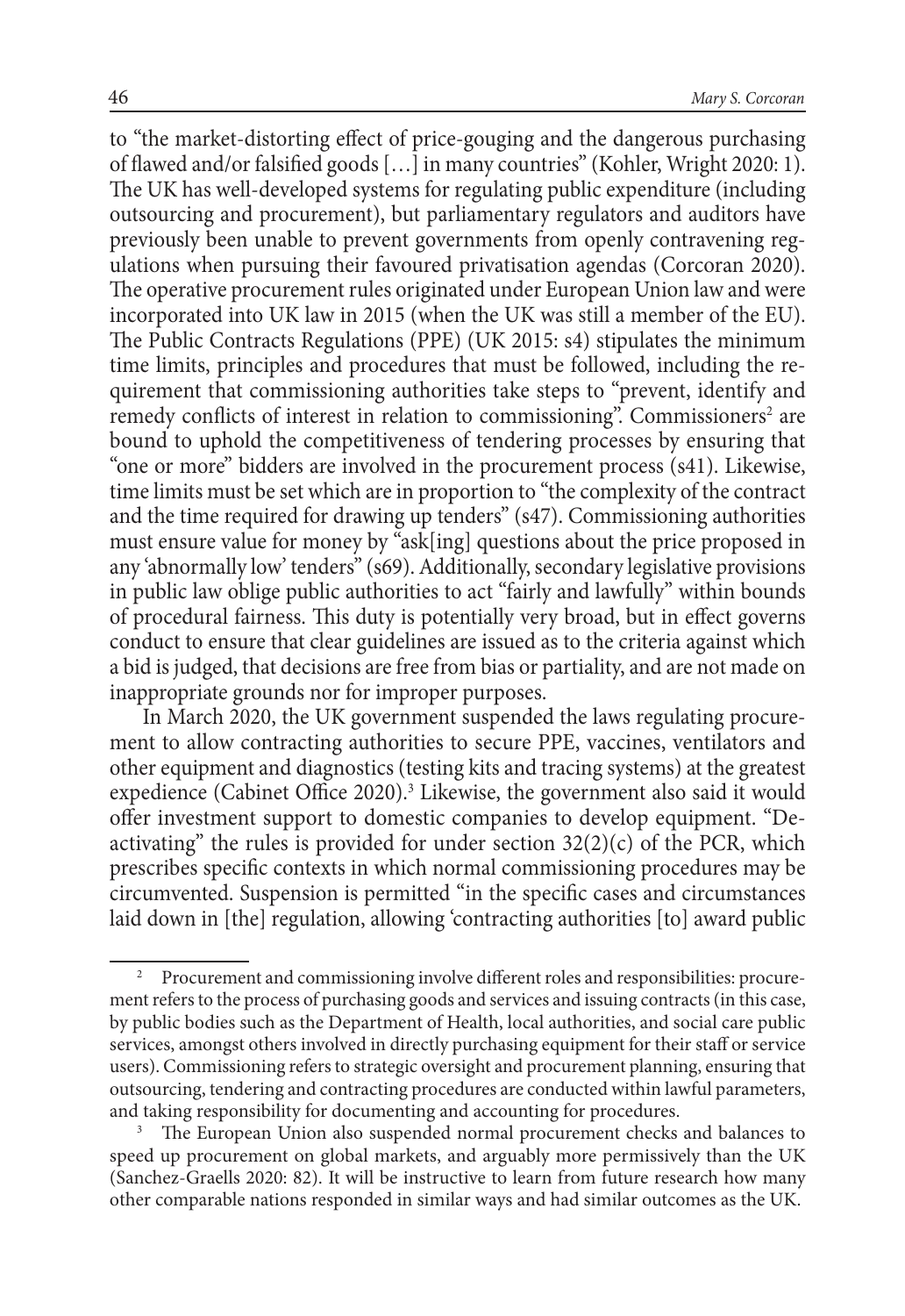contracts by a negotiated procedure without prior publication' (s32, §1) under conditions where 'competitive procedures with negotiation cannot be complied with<sup>"</sup> (s32, §2c).

Invoking section 32 permits public purchasers to directly approach contractors and suppliers, to negotiate without prior publication of the tendering specifications, to scan supply markets for new sources, agree prices and terms, and make recommendations with regards to awards of contract. Applying section 32 powers truncated the usual procedures involved in tendering under a legally precise set of conditions. These are (i) that derogation from the usual rules must be time limited, (ii) strictly necessary, (iii) in response to urgent and unexpected emergencies, but that (iv) decisions must still be made within established criteria. Further, the legal consensus is that suspension of regulations should be exceptional and applied to "unforeseeable and extreme" circumstances, timescales and scope of suspension should be proportionate, and that normal procedural application should resume at the earliest opportunity (Sanchez-Graells 2020: 82). Public bodies are still obliged to maintain "written justification for the use of direct awards", and to ensure that records of "decision-making leading to the choice of specific contractors" are maintained, even when the rules are suspended (Sanchez-Graells 2020: 83). Such records "will be very relevant for the assessment (and potential challenge) of procurement decisions once the emergency ends, in particular where there are doubts as to the contracting authority's respect for the boundaries of the extreme emergency procurement exemption" (Sanchez-Graells 2020: 83).

#### **The Pandemic Gold Rush**

The ongoing and metastasising incidences of incompetency, sleaze, and financial scandals connected with mismanagement of the pandemic has meant that unfolding developments tended to outpace parliamentary or regulatory institutional scrutiny. This article draws on official evidence gathered by influential, statutory bodies such as the National Audit Office (2020a, 2020b), the Public Accounts Committee of the House of Commons (2021a) and the parliamentary record. However, given the inevitable governance time lag, due to the deliberative proceedings and passage of months from initial events to the eventual publication of their reports, significant data is derived from "ephemeral" and "grey" sources which are generated, exchanged, publicised and archived by civil society sources in a manner that is more responsive to "real-time" disclosure and live developments. Nongovernmental organisations and sections of the media have led the way in using research, freedom of information protocols and judicial review to systematically trace and corroborate the transactions, recipients, and intermediaries who profit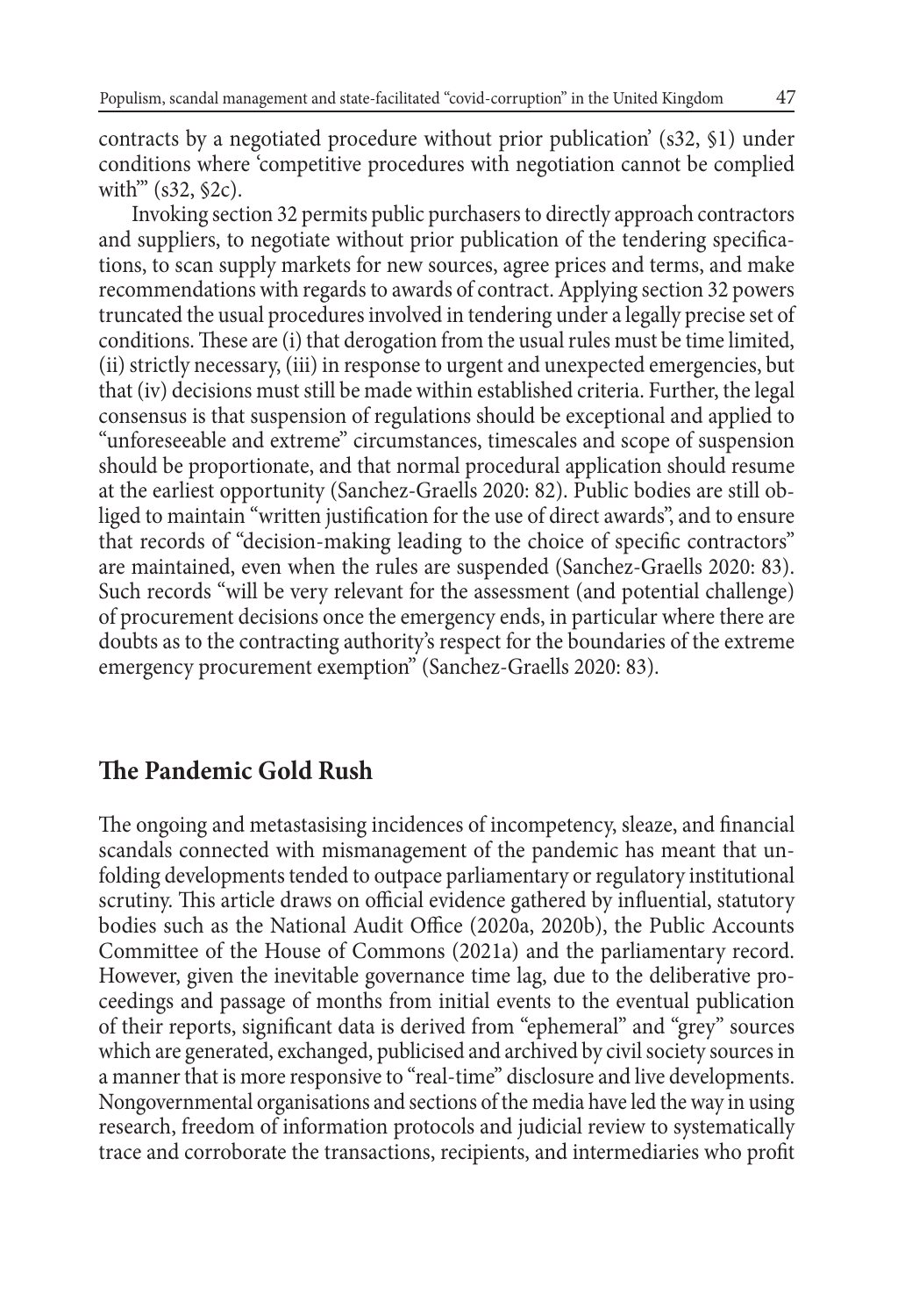from pandemic-related service and supply contracts, and to elicit disclosure from official bodies.4

Significant sums of public money are involved. Estimates of expenditure vary significantly depending on what is included in the calculation, with the highest claims of  $£57$  / $€66.9$  billion including all pandemic related supplies, services, construction projects and machinery from March-November 2020 (Sikka, 2020), of which about 40% or £20–22 /  $\epsilon$ 23.3–25.85 billion was lost in wastage or misappropriation, although costs are "difficult to assess or verify" (Colgrave 2020). Colgrave (2020) estimates that half of the £15 /  $\epsilon$ 17.8 billion spent on PPE merits further investigation with further concerns about wastage of £10 /  $\epsilon$ 11.8 billion on test and tracing systems. Transparency International (2021: 4, 14) traced £18/ $\epsilon$ 21.3 billion of "covid-response contracts" issued by public authorities from April to November 2020 of which  $\text{\textsterling}3.7 / \text{\textsterling}4.4$  billion "merit further investigation."

Combined official, media and civil society data highlight four broad areas of concern: firstly, the speed of contracting. Contracts were typically turned around in 24–48 hours from initial submission of tender to issuance of contract. This rate of conversion implies a radical acceleration of contracting procedures and indicates a significant degree of inconsistent decision-making and lack of due diligence. During a judicial review in May 2021, counsel for the government revealed before the High Court that "the urgency of the situation early in the pandemic" required that deals were made within "minutes", with officials working "night and day to secure these contracts" (PA Media 2021). The government's defence throughout has been that the need for speed and conditions of "emergency" meant that commissioners' decisions are consistent with the terms of exemption provided for by section 32(2)(c) of the PCR. This defence has been twice overruled by the courts: firstly, by ruling that the failure to publish the data on the first round of contracts (represented by our sample) within 12 weeks breached procedural regulations. Secondly and more seriously, government ministers were censured by the courts for "unlawful" issuance of subsequent contracts without adequately seeking out credible, alternative providers.

A second concern relates to the competence and fitness to contract of those submitting bids. It transpired that in lieu of publishing tenders, 58 per cent of contracts were issued directly to companies which were not on the approved supplier framework (NAO 2020b). The lack of due diligence in failing to check the financial

The following organisations led the way in obtaining data and disclosing contracting malpractice and linking political and official personnel with recipients: The NGOs, GoodDoctors, We Own It and Open Democracy which collate and investigate public contract awards. Investigative journalism published in The Guardian (an established national newspaper); the Byline Times (a subscriber funded newspaper) working with an NGO, The Citizens, are tracking Covid-19 contract awards as part of their "Mapping the Pandemic" project. The Good Law Project (a law firm which takes crowdfunded cases of public interest to judicial review) has been instrumental in securing legal rulings on transparency and judicial confirmation of illegal contracting by government.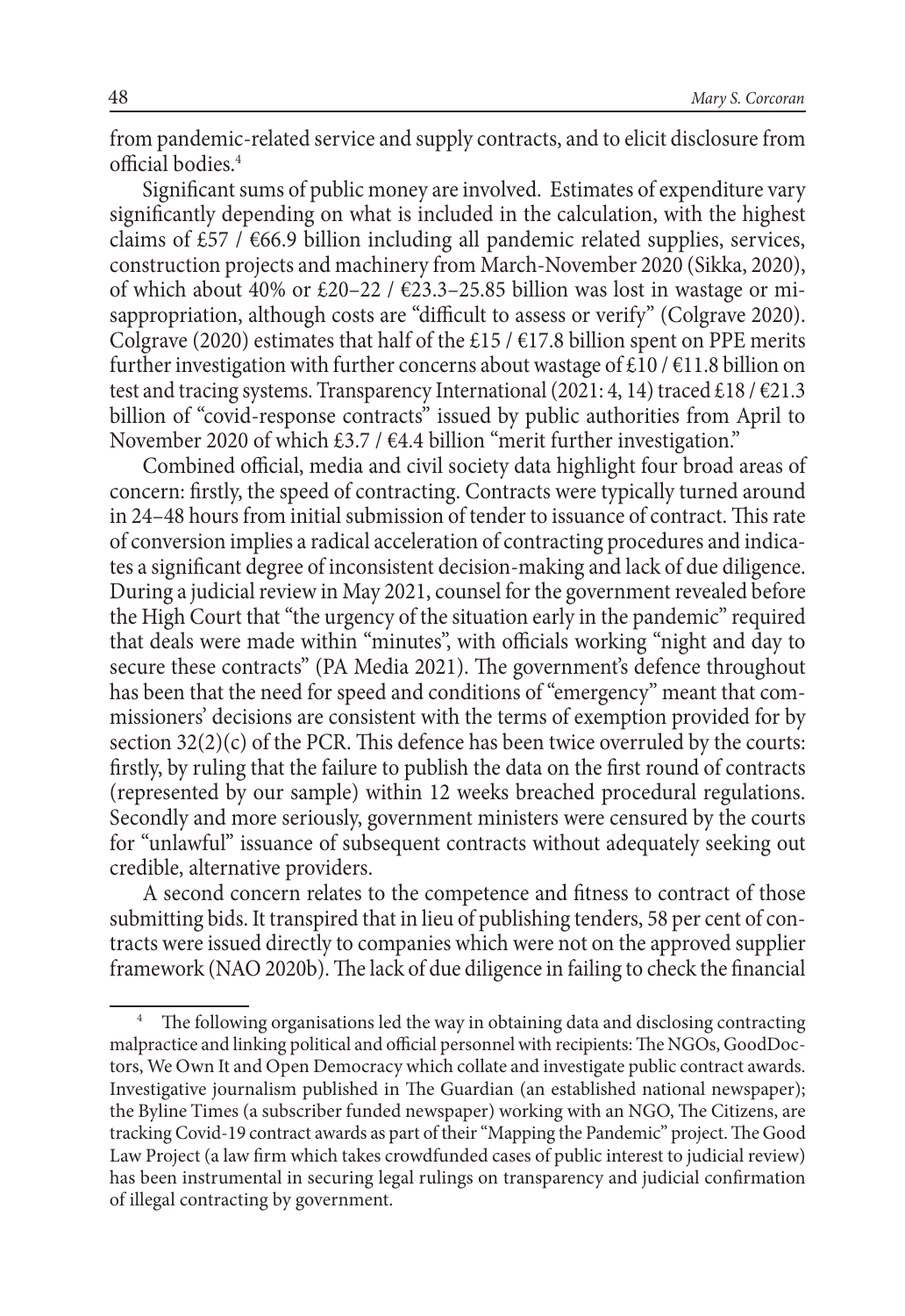viability and fitness to trade allowed all comers, including contractors with no commercial background or experience. Many successful applicants / contractors did not have a reliable credit or trading history, nor a reputation in medical supply or related fields. Others had scant or non-existent trading histories (suggesting they were newly registered for the purpose of tendering for contracts), or had audit warning notifications. Under normal operational circumstances, these criteria would be red flags while obtaining approved trader status from the government. Large contracts worth millions of pounds were awarded to dormant companies with minimal assets (GLP 2020) and companies registered in "tax havens" (Delahunty 2020). During this time, consortia of established companies with proven track records in PPE manufacture or sourcing (and testing and tracing expertise) contacted the authorities offering their expert services, but most were rejected or ignored by Public Health England (the national health authority) and the Government (Calvert, Arbuthnot 2021: 99). Between April 2020 and January 2021 alone, £3 / €3.5 billion worth of public contracts were awarded to Conservative donors and associates (Byline Times 2021). Politicians and associates, including the Minister for Health, hold shares in companies that secured contracts (Oborne 2021).

A third concern lay with preferential treatment for bidders with political connections to the governing party. Government procurement officers came under extreme pressure to issue contracts, with ministers directly ordering civil servants to proceed with contracts or overruling risk assessments in favour of preferred contractors. The National Audit Office found that tenders from providers with political connections to the government were being selectively accelerated through a high priority channel. The advantage of this fast stream was that they "were automatically treated as credible" (Calvert, Arbuthnot 2021: 288). Of 493 tenders, 144 referrals originated in the private offices of government ministers, including "referrals from MPs who had gone to ministers with a possible manufacturer in their constituency, and where private individuals had written to the minister or the private office with offers of help" (Calvert, Arbuthnot 2021: 288). Another 64 were referred by parliamentarians. 21 were referred by "government officials". Referred "priority" contracts had a ten per cent success rate compared with a one per cent rate for "ordinary" bidders. In half of these cases, documentation was unavailable to the regulators (NAO 2020b: 27).

Fourthly, the lack of quality control contributed to high levels of waste, the purchase of poor quality PPE, and costs for storing unusable equipment (NAO 2020a: 22). There was substantial over-ordering of goods. Likewise, there was significant overcharging, with buyers committing to prices at the height of demand, which they were liable to pay long after the market price had reduced to a fraction of the cost. A conservative estimate is that over half of the money spent on PPE was wasted on unused or deficient material, with a cost of £8.4 /  $\epsilon$ 9.7 billion (Bright 2021). Further, agents from the Health and Safety Executive were pressurised to apply lower safety tests, in order to permit lower grade PPE to be given to health workers (Kemp 2020).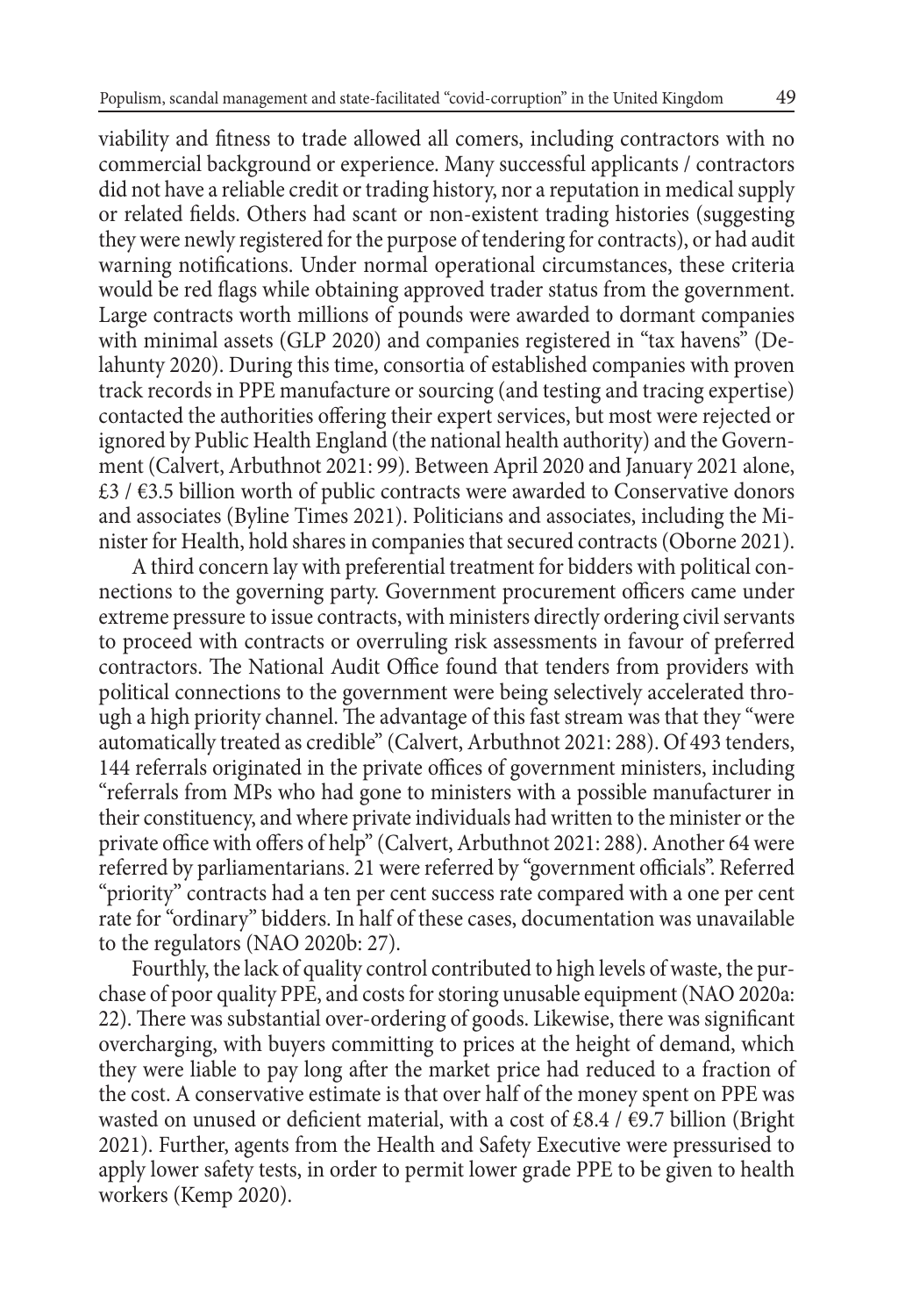Returning to networked corruption coalition models, three formations of cronyism are evident. The first group of protagonists are insiders, directly traceable to the epicentre of government, comprising cabinet ministers and special advisors, their family members and personal associates. This includes senior members of government with shares in companies granted contracts, or those who made "personal interventions" on behalf of companies in which they have financial interests (Slawson 2021). The Prime Minister, the Secretary of State of Health, the Home Secretary (equivalent to minister of the interior) (Slawson 2021), and a Cabinet minister (Conn 2021), were directly cited by parliamentary committees for violating the code of conduct for government ministers. The latter was ruled by the High Court to have unlawfully awarded a contract to former colleagues (Parkinson 2021). It must be noted that the government body, the National Audit Office (2020b), initially found no evidence of direct ministerial interference in its first report of inquiry. Evidence of senior ministerial interventions was unearthed by NGOs. In a judicial review case, the High Court ordered the release of evidence and testimonies which cast further light on conflicted interests among senior politicians, civil servants and special appointees. The court also ordered the government to release further information including "texts and WhatsApp messages from some selected civil servants" and "instructions, directions and decisions by Minister in respect of the establishment, selection and criteria of the VIP [the fast track] lane" (GLP 2021).

A second coalitional formation relates to clientalists, drawn from parliamentarians and "special advisors" to government who were appointed to facilitate an accelerated and light touch passage through the contracting process, additionally pressurising officials and lobbying through senior government figures on their clients' behalf (Conn 2021). "Special appointees" were made to the ministries of Health, of Trade and Business, the Treasury and the Cabinet Office. The full extent to which political interference distorted contracting procedures, or whether individual civil servants were complicit or coerced, has yet to be fully quantified.

A third group may be labelled connected opportunists, that is, applicants willing to gamble on their chances in an environment where huge amounts of contract funding were available while the normal checks and balances for monitoring public expenditure were not operating. Acquainted with insider information, individuals were encouraged to register special purpose companies or realign their existing businesses to participate in a feeding frenzy which eventually overloaded the procurement system. Alongside established and reputable contractors, our sample indicates an increase in speculative applications from politically connected individuals. Future research on public contracting outcomes may reveal a more complete profile of speculative and unestablished contractors vis-à-vis the number of legitimate suppliers, and whether the UK's excess or unregulated contracting under Covid conditions is in line with practices in other jurisdictions, or an outlier. None of these groups or activities are mutually exclusive, and in many cases, different combinations of these conditions applied.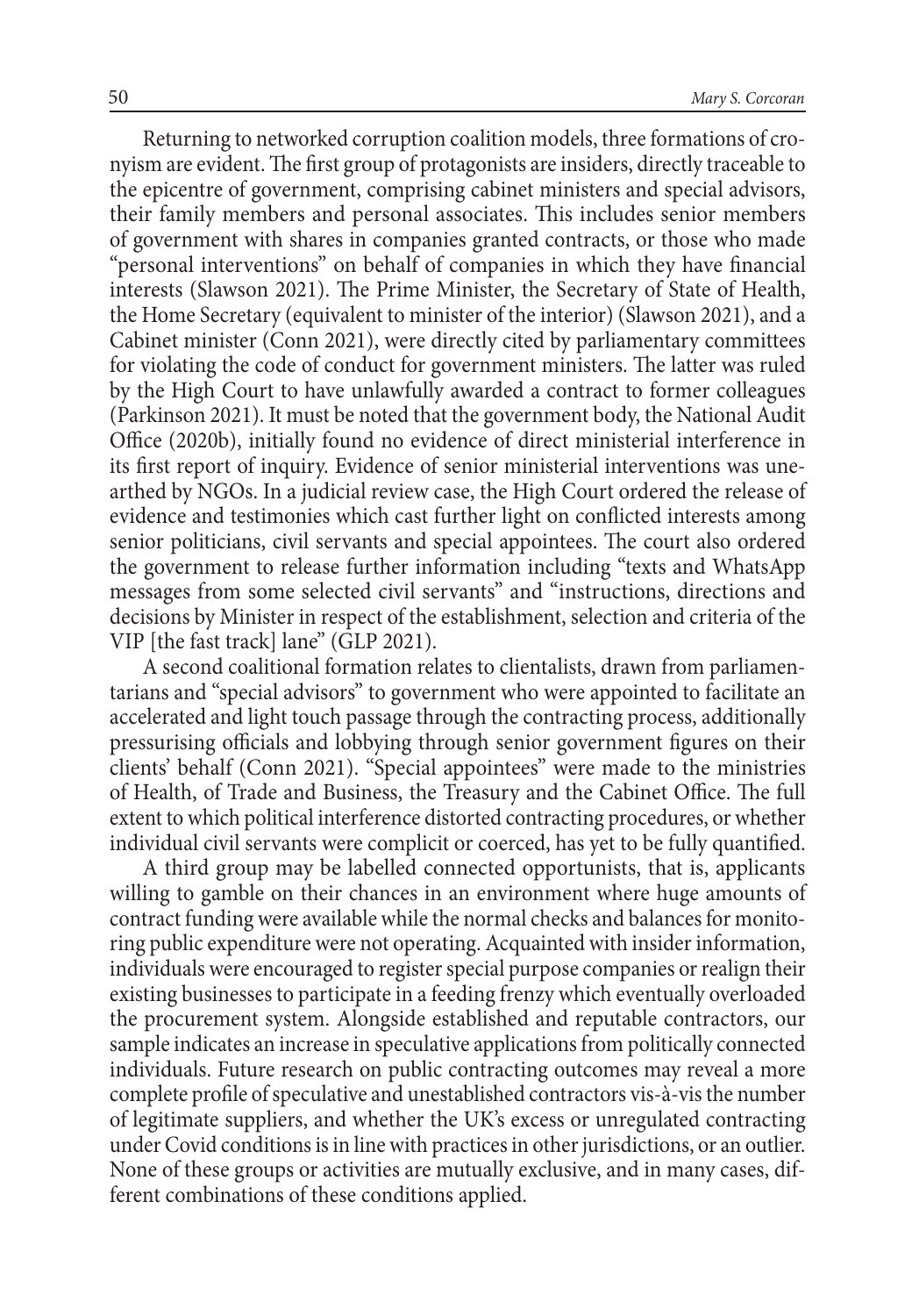#### **Civil society pushback**

Far from discouraging the government, the outpouring of censure and evidence of cronyism has encouraged it to go on the offensive. The coronavirus pandemic may have exposed incompetence and cheating, but it has also empowered the Conservative party to assert a power- and money-grab in order to guarantee benefits for their associates with a level of shameless assurance that has confounded observers. Of course, the hollowing out of the State and attacks on the public domain predate the emergence of Boris Johnson as leader of the Conservative party in 2019, an electoral victory which he secured on a popular sovereignist agenda to "get Brexit done" months before the pandemic. However, the ingenuity of Johnsonian populism is based on offering a compelling narrative based on cognitive relativism, i.e. that the means of securing vital supplies, albeit flawed and dubious, justify the greater end of controlling the effects of pandemic.

Instilling fraud tolerance is central to relationship management with the public, resting on narratives that mistakes are inevitable in the context of a national emergency. The rhetoric presented to the public is that governments are forced to choose between imperfect and costly options. Misappropriation through human error is the lesser of two evils, the argument goes, justified on the basis that it is preferable to throw all available resources at the medical supply problem now, rather than agonise over their provenance and potentially prolong the pandemic. Here, state sponsored embezzlement mutated into a unifying national mission to defeat the pandemic. This inversion of the truth is masterly. Connecting the two objectives in this way (getting supplies at all costs: stopping the pandemic) masks the contrary reality that shortages of PPE and protective supplies arose because of fatal delays by government to act on early warnings (Calvert, Arbuthnot 2021), exacerbating future outbreaks and increasing stress on health and public services. If we restore the actual, causal sequence of events, it is evident that the situation was not one in which the government made condonable errors in the face of overwhelming and unknowable risks. Rather, the failure to act on evidence and warning signs led to panic buying, unrestrained nepotism, and negligence when issuing government contracts, in a way that is consistent with the governing party's established patterns of exercising power and ideological commitments.

The Covid 19 emergency has become instrumental to the government's image management strategy, deflecting attention from incompetency and potential criminality in PPE contracting. Keeping elite criminality beyond scrutiny relies on the willingness of the government to mobilise the powers and legislative instruments at its disposal to silence public critics. The illiberal process of shutting down space for critical opposition occurs across different spheres: firstly, through attacks on public and allied services (Pollack 2004), especially as trade unionists and public sector workers (including scientists, civil servants, academics and health workers), form the base of dissent. The grinding down of professional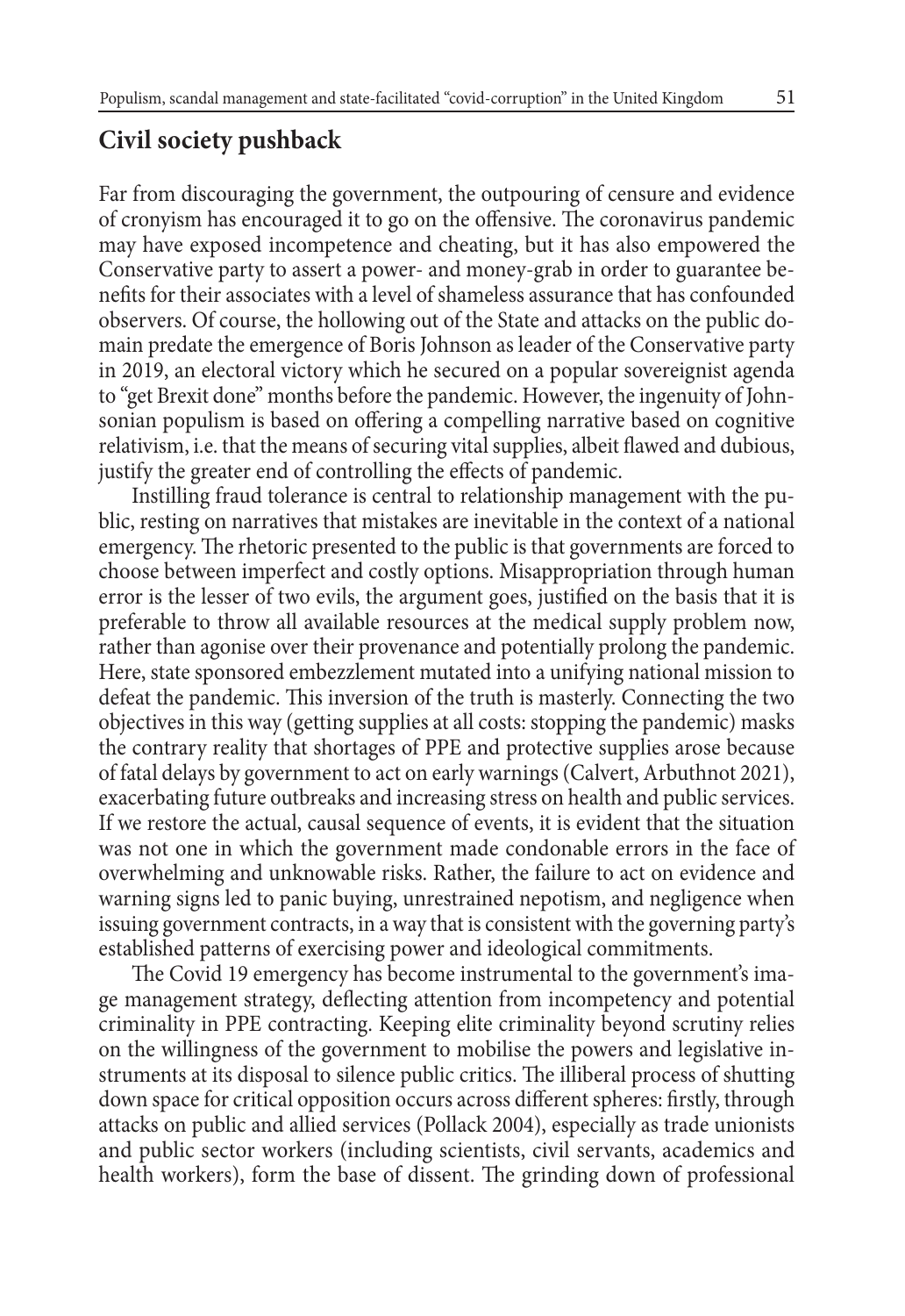opposition has its precedents. Writing in 2004, Pollack documented the tactics deployed by the then New Labour government to smash opposition to its agenda for privatising the health service by means of a now-familiar political playbook. This entailed "fragment[ing] and dismantl[ing]" regulatory structures through underinvestment [and] denigrating the achievements of public service (Pollack 2004: 197); promoting private sector consultants and for-profit providers (Pollack 2004: 197–201); "fuelling public discontent" and "aggravating stress" by egregious use of competitive league tables based on actuarial performance providers (Pollack 2004: 201); silencing staff by insisting on primary loyalty to corporate culture rather than their sector, professional codes or the public interest. These were reinforced through swift use of sanctions against those who spoke out (Pollack 2004: 203–205). The precedent exists, therefore, for "discrediting and intimidating critics" coupled with a readiness to "dismiss or contaminate scientific evidence", to facilitate the distortion of expert opinion which conflicts with favoured policies or pet projects, especially where significant private sector investment and interest is involved (Pollack 2004: 206–209). If New Labour "succumbed to this temptation to an unedifying degree" (Pollack 2004: 209), later Conservative governments cemented many of these strategies into everyday governing practices as planks of a new normality.

A second form of leverage exercised by government involves commandeering public institutions through patronage and the appointment of loyalists to strategic public offices. The point of placement is not only about repaying favours, but fulfilling the systematic structuring of advantage towards a narrower set of beneficiaries. Consolidating elite influence comes with the price of decreasing the political power of citizenry. Concurrently, those at the heart of government behave as if they are under siege, precipitating further closure of access to the centre of power except to patrons, donors, retainers and selected advisors. However, the media-friendly soap opera surrounding the Prime Minister's office usefully masks the serious populist enterprise of mounting attacks on the capability and legitimacy of parliament, the law or civil society to confront abuses of power. The aim is to accomplish a "failure of state" (Calvert, Arbuthnot 2021), by incapacitating those public institutions that restrict powerful private interests from cornering political influence or establishing oligopolies (in accessing public offices or resources). The blurring of boundaries that usually demarcate the corporate from the personal or state occurs through forms of osmosis where "better informed and more powerful players have an advantage that can all too easily be parlayed into procuring even better information and greater relative power" (Harvey 2007: 69).

The foreclose of public space for civic opposition – both materially and in terms of legality – entails a war of attrition against accountability. Equally, as discussed below, the construction of a populist counter-public is also core to autocratic projects. The current Conservative campaign against civil society follows a decade of attacks on NGOs as "left wing sock puppets" whose charitable campaigning is legislatively equated with corporate lobbying (Sheila McKechnie Foundation 2021).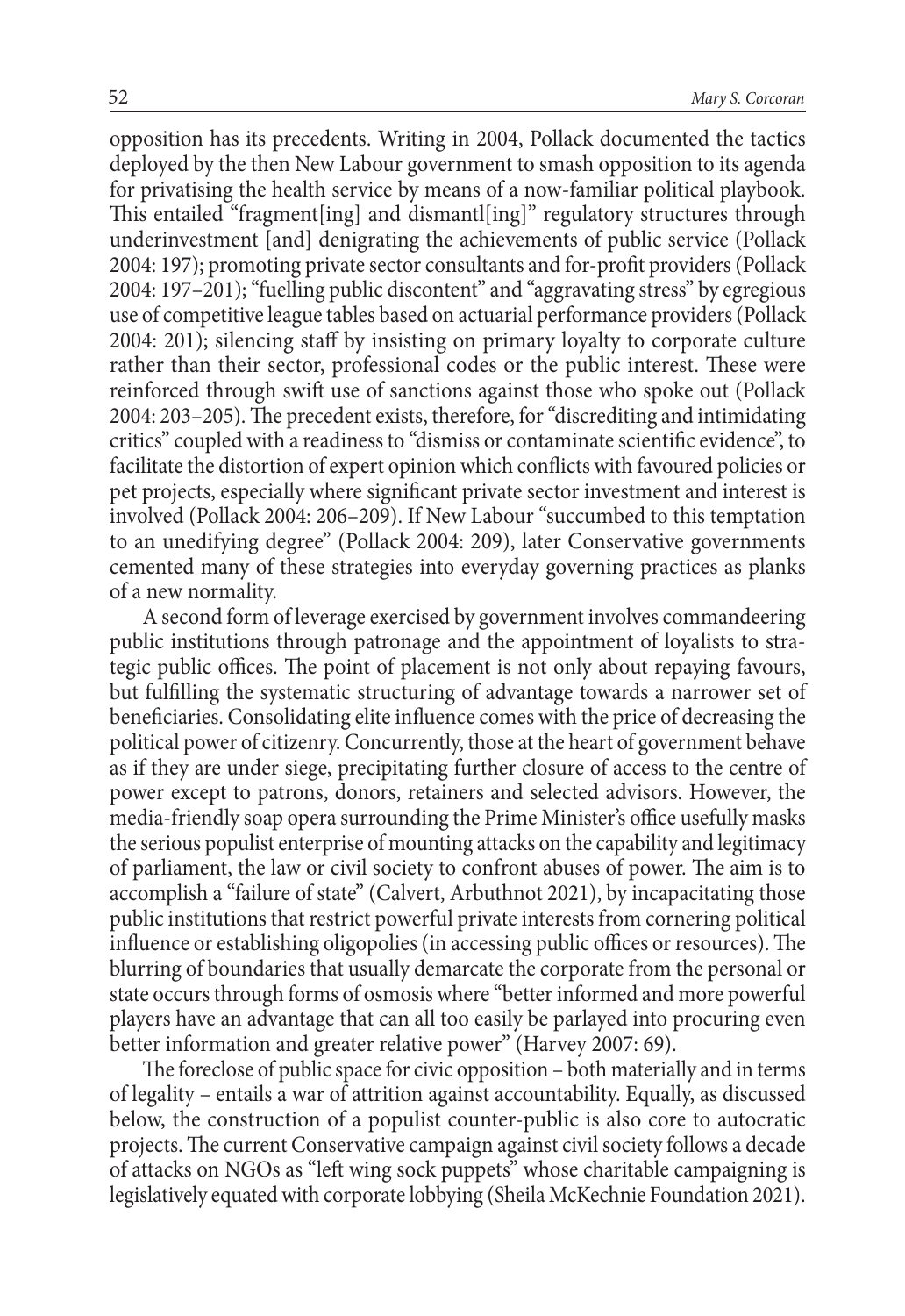This has twice led to legislative measures to restrict public funding from NGOs and charities for criticising government policy, and to remove charitable status from NGOs and trade unions if they spend resources on "regulated activities" such as advocacy (HC 2021b). Knowing that they cannot counter damning criticism from other directions, the government attacks groups who contradict common sense hegemonies. This requires a convincing narrative that can weave a coalition of elite and popular cultural alliances against technocrats and experts, the latter of whom are represented as condescending "metropolitan elites" with little regard for the views of regular folk. Meanwhile, despite claims that policy is "following the science", scientific expertise is curated to ensure it aligns with government messages, critical data are subject to suppression, their publication blocked, or embarrassing sections removed from reports. In a critique of the government's role in the "suppression of science", the editor of the British Medical Journal raised alarm about the co-optation of a "medical-political complex" which:

relies too heavily on scientists and other government appointees with worrying competing interests, including shareholdings in companies that manufacture covid-19 diagnostic tests, treatments, and vaccines'. (Abbasi 2020: 1)

Strategies of incorporation or attrition aimed at those opposing government policy are augmented by self-styled disruptors – often of a populist, reactionary and antediluvian nature – who form a movement based on generating cynicism in order to force opponents into rear guard defences of civil, legal and democratic norms. The patterned consistency in their tactics extends to the wider normalisation of anti-intellectual, post-truth, hate and exclusionary speech and actions in the political realm. Culture war gestures are carried out by members of parliament and government Ministers, with a particular animus being reserved for universities (as crucibles of alien cosmopolitan values), "activist" lawyers, campaigning charities and youth and anti-racist movements. Deliberate polarisation advances de-democratising trends at the parliamentary level as well, prompting a group of legislators to observe that the Coronavirus Act 2020 permits insuperable levels of executive power:

Since March 2020, the public has lived under some of the UK's most restrictive peacetime laws, and to support the economy, public money has been spent on a vast scale. Yet parliamentary accountability for, and control over, these decisions has diminished to a degree that would have been unthinkable prior to the pandemic. (Russell et al. 2021)

These trends reflect strong signs of "democratic backsliding", evincing the subversion of rule- and principle- based paradigms as a precursor to hostile assaults on adversaries in the judiciary, parliament and public administration (Levitsky, Ziblatt 2018). Thompson and Ip (2020: 2) posit that an "authoritarian pandemic" is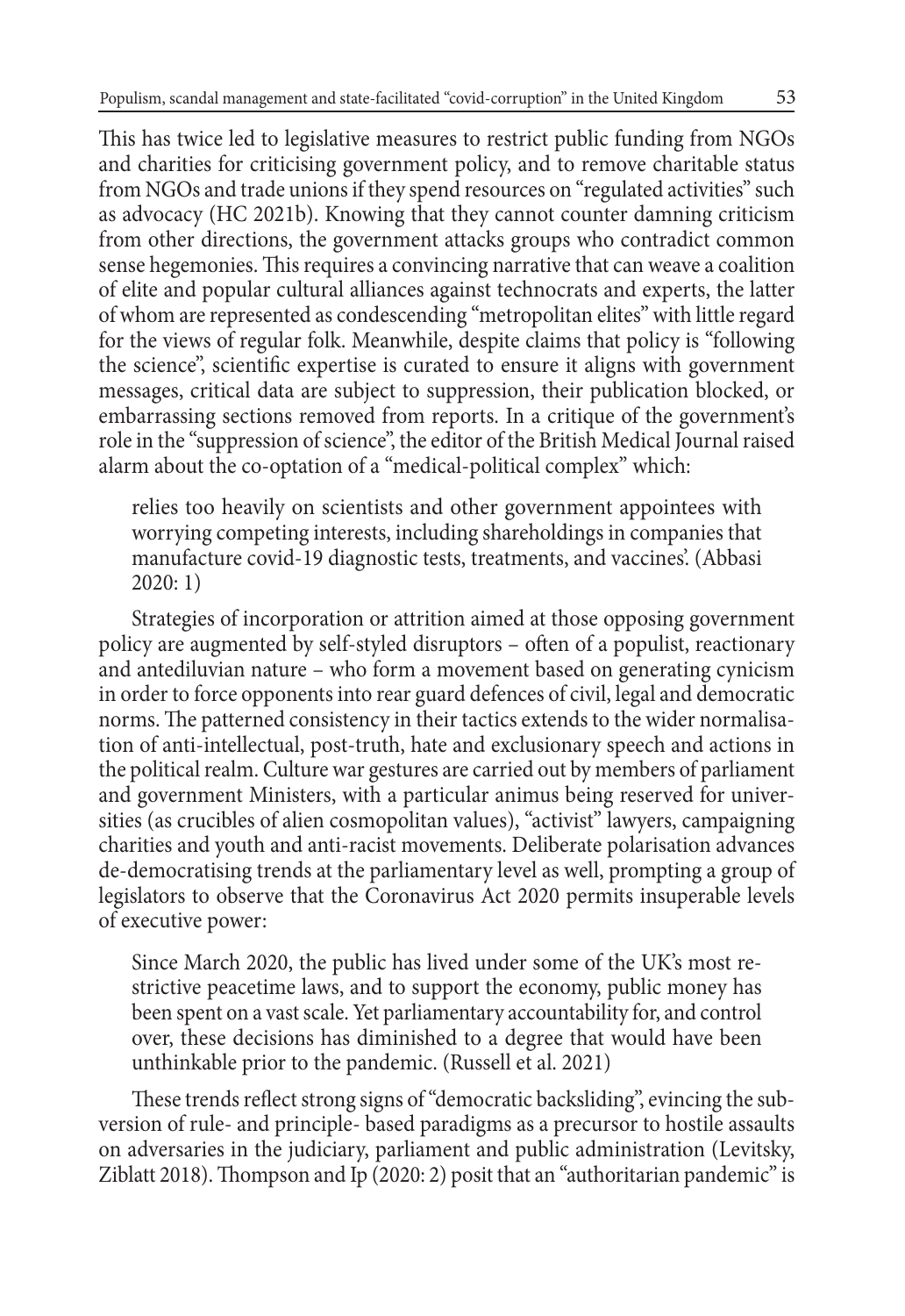in "full development", characterised by "governmental and administrative overreach [and] excessive and disproportionate emergency measures" which mask slippages in democratic thresholds and solidify proto-fascist tendencies within society. Civic retrenchment invokes Habermas' (1992: 4, 27) warnings about the "refeudalisation of the public sphere" as for-profit corporations and exclusive, private organisations increasingly assume power over the public domain, permitting the further coalescence of state and personal interests as spheres of influence. Concurrently, the political and civil opposition to this trend is "fragment[ing] into competing interest groups" (Habermas 1992: 27), threatening the demise of a "liberal public sphere" (which was all the more probable if it remained an artifice of bourgeois interests, Habermas postulated). Pratt and Lutyens (2021) further observe that authoritarian and populist power critically builds up in the realms of meaning-making. In order to deconstruct the rules of normative discourse, it is necessary to establish a counter-hegemony through propagating discourses of denial, interrupting scientific and consensual legitimacy and making provocative appeals to anxieties and real sufferings: "to sustain their authority, it has become necessary for them to further weaken the precepts and understandings of life in the civilized world" (Pratt, Lutyens 2021: 3). This project is not a discrete or coherent programme of ideas, but a concatenation of narratives deriving from, and aimed at, fomenting distrust, outrage and dissent. As this alternative project of myth making is not bound by the normal rules of logic, coherence or structure, the effect is simply to achieve disruption (with a view to funnelling authority back to populist figures). Finally, rather than neatly displacing "civilised discourse" (reason and science, consensus, social contract, scepticism, evidence / proof), the tools of the populist imaginary are refutation, the promotion of alt-facts, attacks on individuals and the "liberal establishment" and naturalising cynicism and conspiracy, in efforts to superimpose an alternative version of events (Pratt, Lutyens 2021).

#### **The parameters of tolerable corruption**

Since its election to power in 2019, Johnson's government seemed to have ridden the tide of apparent public indifference towards state-organised corruption. In November 2021, the "Paterson affair" unsettled its invulnerability.<sup>5</sup> It remains to be seen whether that incident proves to be a tipping point either for reasserting

<sup>5</sup> The "Paterson affair" refers to the personal intervention by Boris Johnson to overturn a ruling of the Parliamentary Committee on Standards which sanctioned a member of parliament, Owen Paterson for receiving large consultancy fees in a case of "egregious" and "blatant" corruption. In response, the cabinet moved a legislative amendment to retrospectively pardon Paterson, and to appoint an alternative panel to review the powers and procedures of the Standards Committee – in effect, sacking and replacing the committee. Paterson quit in the ensuing controversy, and the proposed legislation was withdrawn.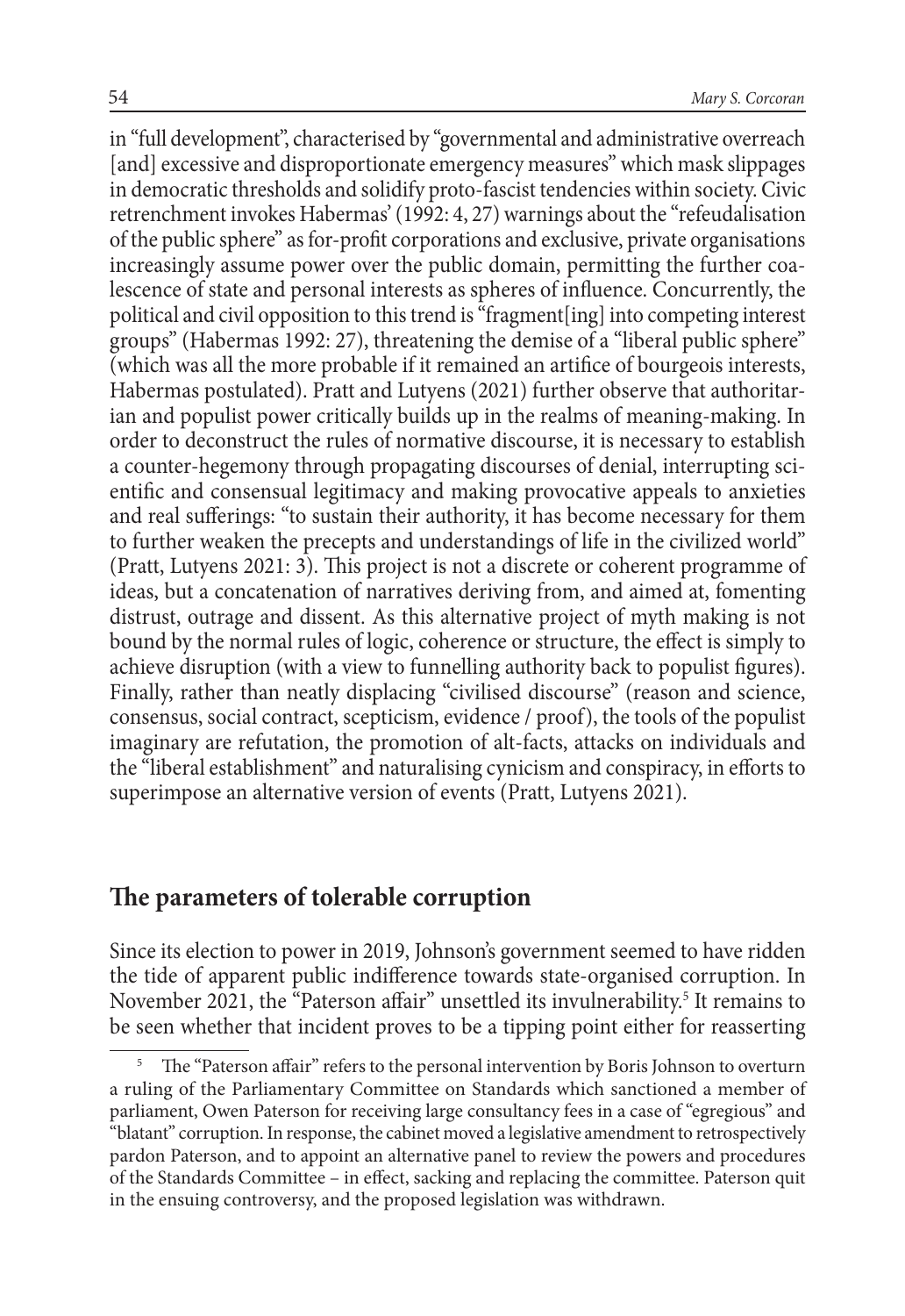parliamentary sovereignty or eliciting an unfavourable electoral reaction. Meanwhile, it is necessary to focus on what may explain an initially forgiving public disposition towards malfeasance in a nation that customarily celebrates its international reputation as a rule-adherent country? Conventionally, the putative lack of public understanding is attributed to the technical nature of white-collar crime, particularly in opaque domains such as public contracting and commissioning. Likewise, the mythos of incorruptible Britain derives from measuring public perceptions rather than actual occurrences of white collar crime (Whyte 2015: 3), which compounds inflated views of national honesty. "Perception gap" theories, however, offer a lazy account of public apathy, especially when awareness of corruption becomes more widespread. Attention should be focused on subtler links between public tolerance and corruption's function in fostering cynicism and alienation from politics. Financial scandals seldom directly influence voter affiliations, but equally "public distaste" for corruption contributes to a generalised sense of rottenness which erodes support for political parties (de Vries, Solas 2017: 391–392). That is, a mutually sustaining dynamic comes into play where the apparent failure to punish malfeasance both confirms and accentuates a belief in the inability of public institutions to counteract it.

Other factors relate to the remoteness of the key actors involved from citizens' immediate lives, the distance of central government from their localities, a general decline in political trust (Kettl 2017), and exhaustion generated by over a decade of successive economic and social shocks – from the banking crisis, through a decade of austerity, to the pandemic. In this vein, O' Brien (2017: 22–23) argues that generalised distrust and polarisation are "fracturing" normative institutional anchors. Populism's bad-faith genius successfully directs current anti-establishment feeling towards those bodies and ideas associated with "normative foundations of governance' to mount "a sustained authority attack from within as well as a legitimacy assault from a disaffected general public" (O' Brien 2017: 24). In terms of widening criminogenic effects, state facilitated corruption sets damaging precedents by consolidating "shady practices" in the form of bargaining among politicians and "respectable citizens" (Karstedt, Farrall 2020). Here, it is in the interests of those involved in corruption to continue to disburse public resources to shore up political approval. By extension, clientalism establishes a compact with citizens where the political class acquire gatekeeping powers which they are loathe to relinquish. The political economy of favours and reciprocal obligations facilitates trickle-down corruption and normalises contingency and conditionality in citizens' expectations from the state over time.

The forces of contrived patriotism and de-democratisation advance an intensified form of "market nationalism" which equates and defends '"market' and 'nation' in equal measure" (Whyte 2013: 54) by mobilising "general support for a project of national unity in which the interests of state-corporate elites are aligned with the general public interest" (Whyte 2013: 58). The political Right has seized (and manufactured) the zeitgeist of a cultural revolution which tears up rules-ba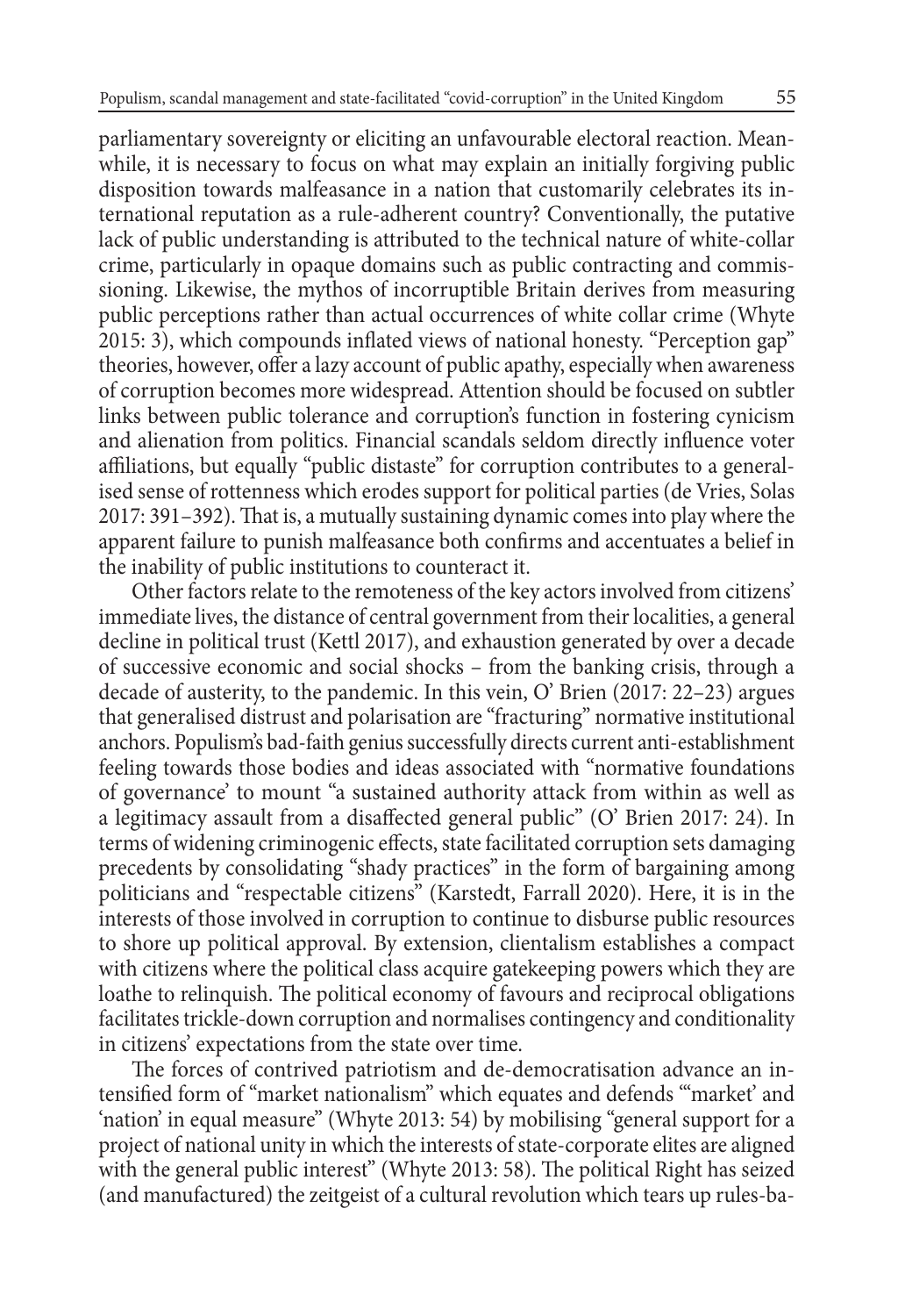sed regimes in a radical break from what they have long depicted as overbearing regimes of rule imposition and bureaucracy (institutionally symbolised by the "human rights industry", the European Union, the liberal judiciary, the technocratic classes, and the "politicised" civil service). Counter-corruption activists can also fall foul of populist cynicism, where they also ground their message in liberal democratic appeals to the rule of law, rights and norms. One of the selling points of populism is its capacity to tap into popular discontent with the limits of "managed" i.e. "sensible", competent and technocratic politics, through promises to sweep aside complexity and to deliver promises to "clean the swamp" to voters. Electoral impatience with deliberative politics means they are discarded in favour of direct and unequivocal action from government. Moreover, the populist style of direct authority achieves the appearance of substantive action. Populist displays of decisiveness offer a thrilling and dangerous liberation from regimes of rules.

The Covid corruption scandal in the UK followed a slipstream of compounding domestic and international crises – prompting populist responses from which materialise revanchist fantasies of reclaimed sovereignty (Mandelbaum 2020). In order to prevail, populist-nationalist interests must undermine and silence groups and social institutions deemed to be hostile to their project. The radical Right has secured influence in government partly on the promise to deliver on a compact to visit a huge reckoning against others who obstruct autocracy. In the Gramscian meaning of naturalised hegemony, securing consensus need not equate with popular agreement, but with establishing conditions of passive and grudging non- -resistance, underpinned by public cynicism, diminished trust, lowered political participation and increased alienation. "Toleration" of corruption, in this sense, is conditional on securing consensus for narratives that mismanaged contracting was unavoidable, short term, exceptional, and where the outcomes justified the means. The counter argument is that the public's acquittal is ambivalent because those in power are expected to revert to public probity after the emergency. Here, the return to democratic norms references the assumption that abuses of power can be held to account even as the executive subverts the rule of law while openly intensifying the extraction of public assets and wealth. Yet, the prospects of a corrective turn for accountable public administration are weaker. The narrative of fair competition that for decades legitimated neoliberal privatisation and commissioning regimes has given way to blatant oligopolistic extraction. The civil service and the machinery of government are mutually shaped by circumstances of political calculation and determination. Poorly-guarded revolving doors between the civil service and party politics have left the field of procurement wide open to direct political interference. Those touched by corruption have less and less reason to come clean, let alone establish a point when the current lack of transparency might end.

Operating under the cover of emergency pandemic planning, the UK government has successfully presided over historical levels of state embezzlement and has deflected legal and democratic accountability for the foreseeable future.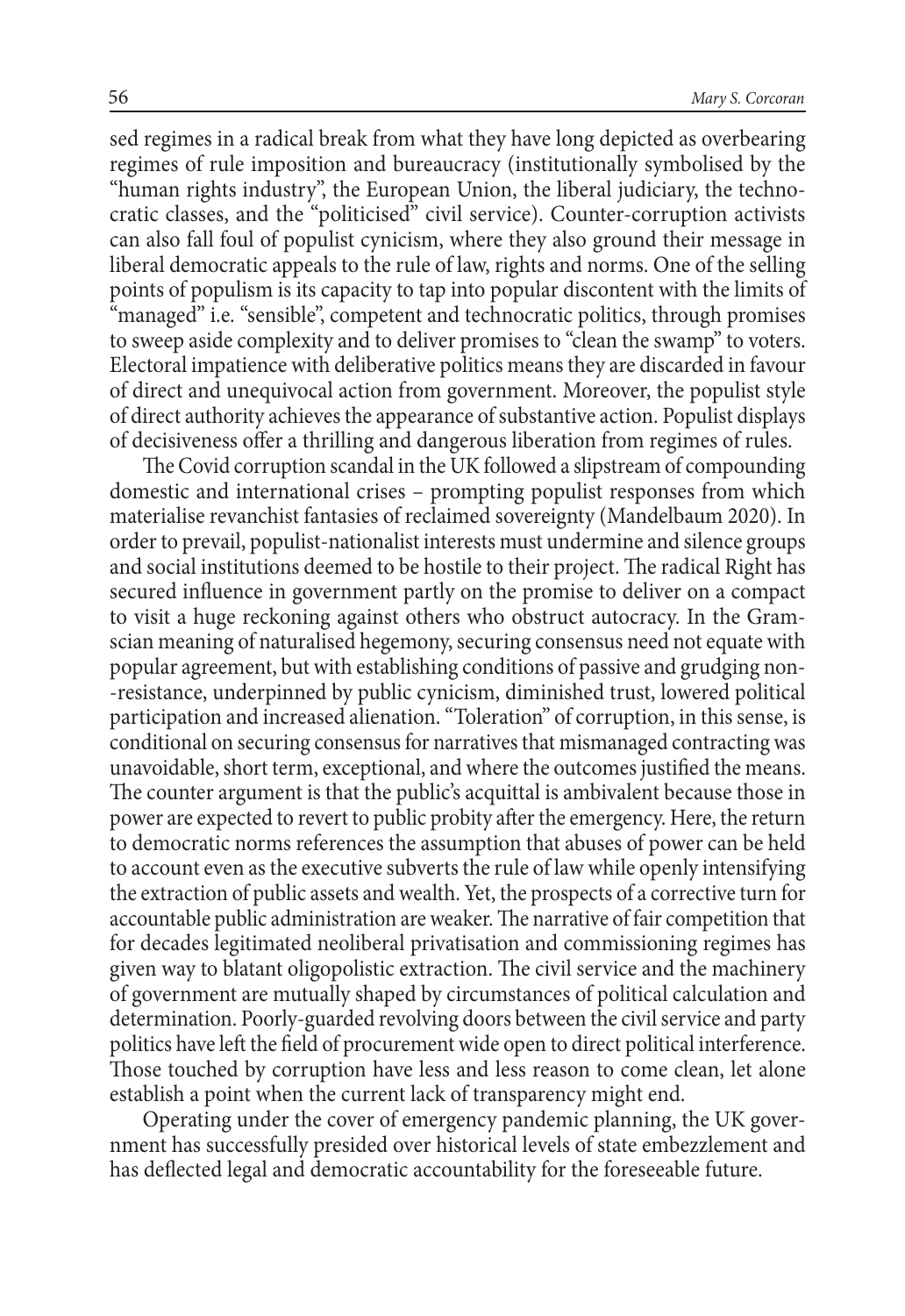# **Declaration of Conflict Interests**

The author declared no potential conflicts of interest with respect to the research, authorship, and/or publication of this article.

# **Funding**

The author received no specific funding for this work.

# **References**

- Abassi K. (2020). 'Covid-19: Politicisation, «corruption», and suppression of science'. *British Medical Journal* 371. Available online: http://dx.doi.org/10.1136/bmj. m4425.
- Calvert J. and Arbuthnot G. (2021). *Failures of State: The Inside Story of Britain's Battle with Coronavirus*. London: HarperCollins.
- Canovan M. (1999). 'Trust the people! Populism and the two faces of democracy'. *Political Studies* 47(1), pp. 2–16.
- Cartier-Bresson J. (1997). 'Corruption networks, transaction security and illegal social exchange'. *Political Studie*s 45(3), pp. 463–495.
- Corcoran M.S. (2020). 'Finding the eye of the octopus: The limits of regulating outsourced offender probation in England and Wales'. *Revue Française de Civilisation Brittanique* 25(4). Available online: https://doi.org/10.4000/ rfcb.7888.
- Davis A.P. (2021). 'Working for the Clampdown: State repression and confidence in legal authorities in comparative context'. *British Journal of Criminology* 61(4), pp. 1126–1144.
- DiMaggio and P. Garip F. (2012). 'Network effects and social inequality'. *Annual Review of Sociology* 38, pp. 93–118. Available online: https://www.annualreviews. org/doi/abs/10.1146/annurev.soc.012809.102545.
- Gramsci A. (1988). '*Hegemony, relations of force, historical bloc*'. In D. Forgacs (ed.) *A Gramsci Reader*. London: Lawrence and Wishart, pp. 189–222.
- Habermas J. (1992). '*Further reflections on the public sphere*'. In C. Calhoun (ed.) *Habermas and the Public Sphere*. Boston: MIT, pp. 421–461.
- Harvey D. (2005). *A Brief History of Neoliberalism*. Oxford: Oxford University Press.
- Hudon P-A. and Garzón C. (2016). 'Corruption in public procurement: Entrepreneurial coalition building'. *Crime Law and Social Change* 66, pp. 291– 311.
- Karstedt S. and Farrall S. (2020). *Respectable Citizens Shady Practices: The Economic Morality of the Middle Class*. Oxford: Oxford University Press.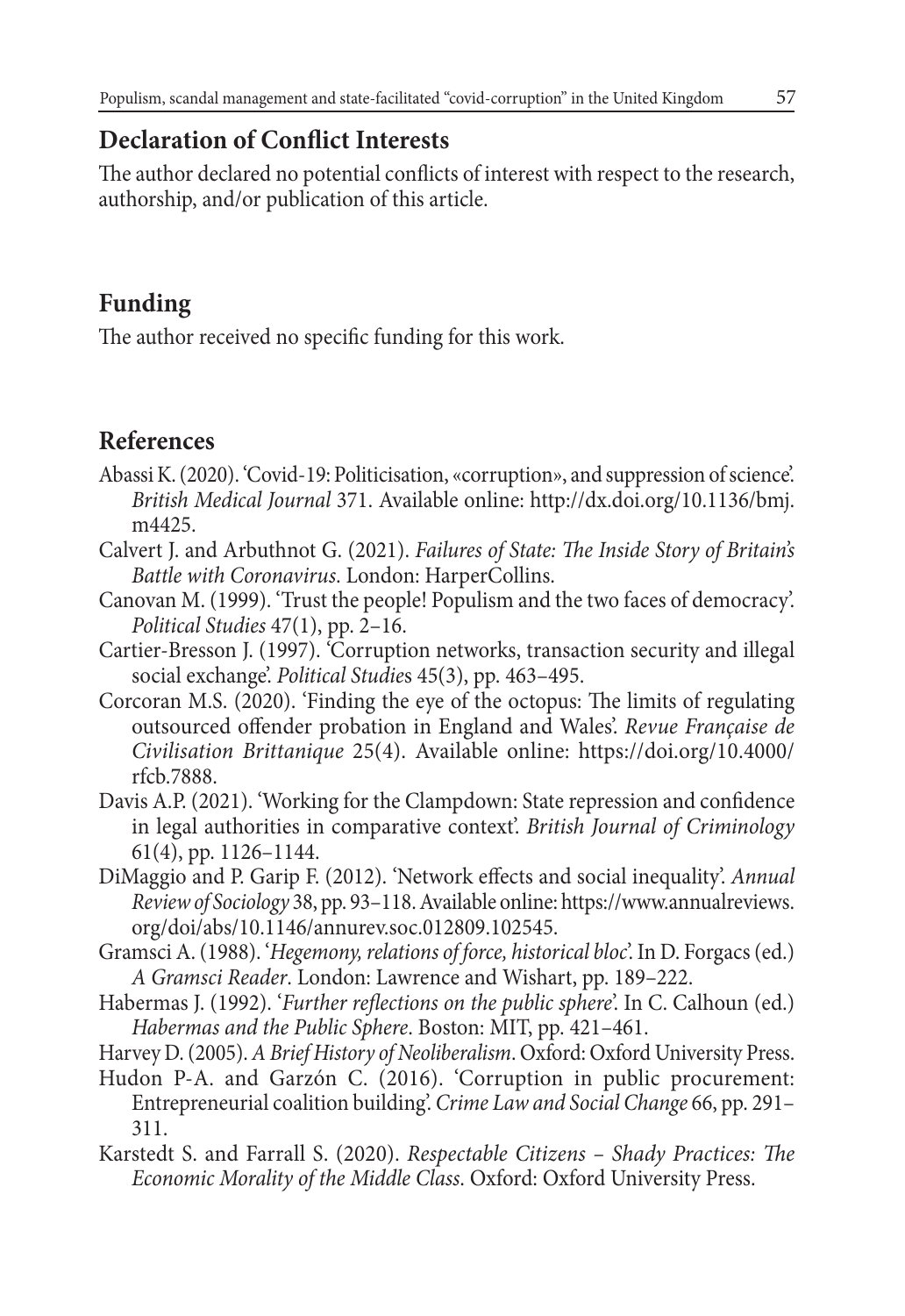Kettl D.F. (2017). *Can Governments Earn Our Trust?* Cambridge: Polity Press.

- Kohler J.C. and Dimancesco D. (2020). 'The risk of corruption in public pharmaceutical procurement: How anti-corruption, transparency and accountability measures may reduce this risk'. *Global Health Action* 13(1), pp. 1–10. Available online: https://doi.org/10.1080/16549716.2019.1694745.
- Kohler J.C. and Wright T. (2020). 'The urgent need for transparent and accountable procurement of medicine and medical supplies in times of Covid-19 pandemic'. *Journal of Pharmaceutical Police and Practice* 13(58). Available online: https:// doi.org/10.1186/s40545-020-00256-w.
- Levitsky S. and Ziblatt D. (2018). *How Democracies Die: What History Reveals about Our Future*. Harmondsworth: Penguin.
- Leys C. (2003). *Market-Driven Politics: Neoliberal Democracy and the Public Interest*. London: Verso.
- Mandelbaum M. (2020). 'Making our country great again: The politics of subjectivity in an age of national-populism'. *International Journal of Semiotics and Law* 33, pp. 451–476. Available online: https://doi.org/10.1007/s11196-020-09717-6.
- O'Brien J. (2017). 'A question of trust: Post-truth paradigms and the challenge of financial regulation'. *Law and Financial Markets Review* 1(1), pp. 20–32.
- Oborne P. (2021). 'Peter Oborne's diary.' *Byline Times* June, p. 12.
- Paxman J. (1991). *Friends in High Places: Who Runs Britain?* Harmondsworth: Penguin.
- Peston R. (2008). *Who Runs Britain?* London: Hodder and Stoughton.
- Pollack A.M. (2004). *NHS plc: The Privatisation of Our Health System.* London: Verso.
- Sampson A. (1962). *The Anatomy of Britain.* London: Hodder and Stoughton.
- Sanchez-Graells A. (2020). 'Procurement in a time of Covid-19'. *Northern Ireland Legal Quartetry* 71, pp. 81–87.
- Thompson S. and Ip E.C. (2020). 'Covid-19 emergency measures and the impending authoritarian pandemic'. *Journal of Law and Bioscienc*es 7(1), pp. 1–22.
- Urbinati N. (2014). *Democracy Disfigured*. Harvard: Harvard University Press.
- Vries de C.E. and Solaz H. (2017). 'The electoral consequences of corruption'. *The Annual Review of Political Science* 20, pp. 391–408.
- Whyte D. (2013). '*Market patriotism: Liberal democracy unmasked*'. In *Managing Democracy, Managing Dissent*. London: Corporate Watch, pp. 46–62.
- Whyte D. (2015). '*A very British corruption*'. In D. Whyte (ed.) *How Corrupt Is Britain?* London: Pluto Press, pp. 1–37.

### **Legal acts**

- UN Office on Drugs and Crime [UN] (2004). United Nations Convention Against Corruption.
- UK (2015). Public Contracts Regulations. UK Statutory Instruments 102.
- UK (2020). Coronavirus Act (2020). UK Public General Acts, c. 7.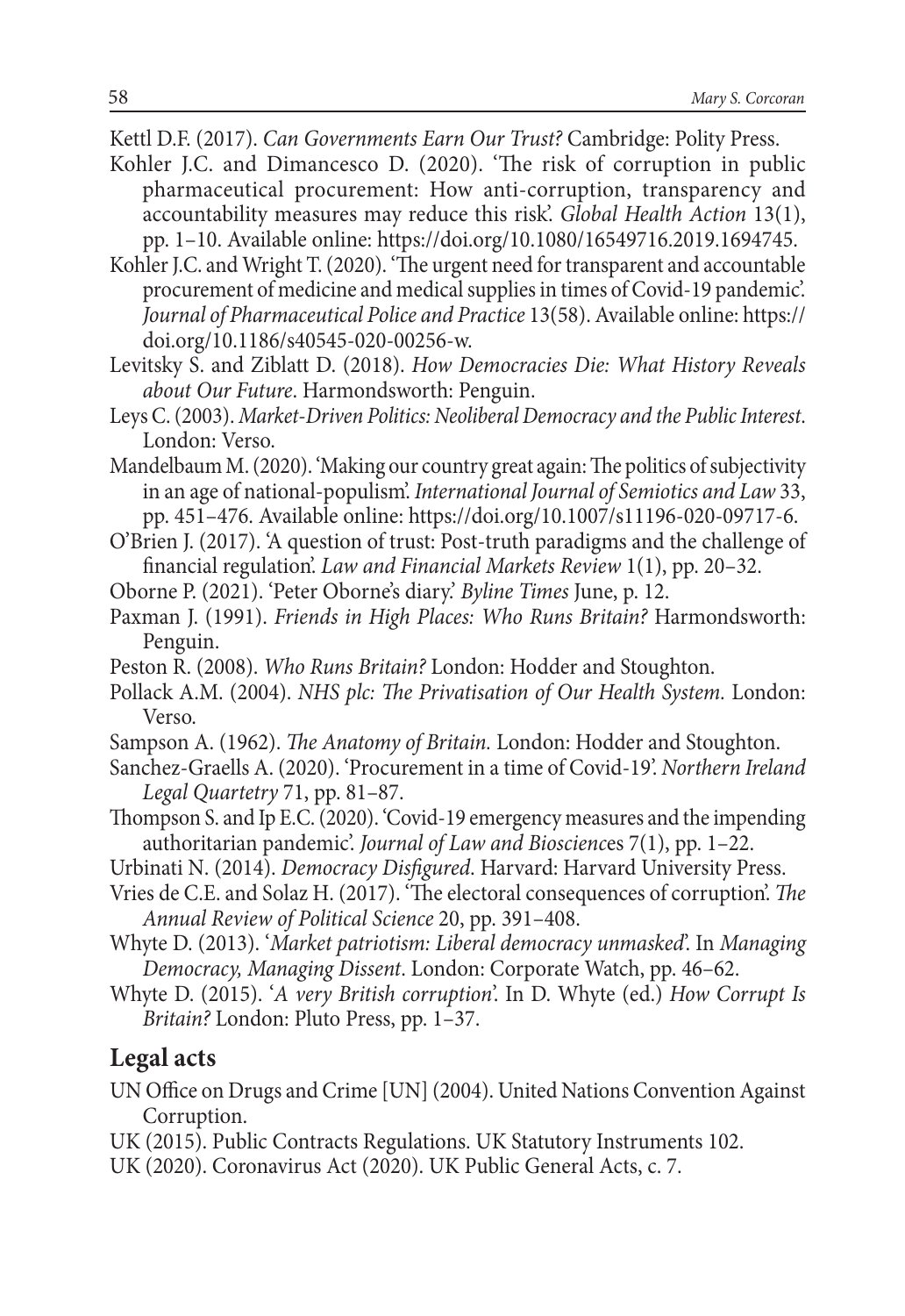# **Official documents**

- House of Commons. Public Accounts Committee [HC] (2021a). *Covid-19: Government Procurement and the Supply of Personal Protective Equipment. Forty-Second Report of Session 2019–2021 Report, Together with Formal Minutes Relating to the Report*. Available online: https://committees.parliament.uk/ publications/4607/documents/46709/default/ [23.11.2021].
- House of Commons. UK Parliament [HC] (2021b). Elections Bill. Available online: https://bills.parliament.uk/bills/3020 [23.11.2021].
- National Audit Office [NAO] (2020a). *The Supply of Personal Protection Equipment (PPE) During the Covid-19 Pandemic, November 25, 2020*. Available online: https://www.nao.org.uk/report/supplying-the-nhs-and-adult-social-caresector-with-personal-protective-equipment-ppe/ [23.11.2021].
- National Audit Office [NAO] (2020b). *Investigation into Government Procurement During the Covid-19 Pandemic, November 26, 2020*. Available online: https:// www.nao.org.uk/report/government-procurement-during-the-covid-19 pandemic/ [23.11.2021].
- OECD (2016). *Preventing Corruption in Public Procurement*. Available online: http://www.oecd.org/gov/ethics/Corruption-Public-Procurement- Brochure. pdf [23.11.2021].
- Transparency International UK (2021). *Track and Trace: Identifying Corruption Risks in UK Procurement for the Covid-19 Pandemic*. London: Transparency International UK.

### **Internet sources**

- Bright S. (2021). *Several Years' Worth of Expensive PPE Purchased by Government*, March 9, 2021, Byline Times. Available online: https://bylinetimes.com/ 2021/03/09/government-ppe-stockpile-coronavirus-several-years-expensive/ [23.11.2021].
- Bruckner T. (2019). *The Ignored Pandemic: How Corruption in Healthcare Service Delivery Threatens Universal Health Coverage*, Transparency International 2019. Available online: https://apo.org.au/node/226771 [22.07.2020].
- Byline Times (2021). *£ 400 Million Covid Contract Winndeers Donate £ 615,000 to Conservatives'*, Byline Times, June 4, 2021. Available online: https://bylinetimes. com/2021/06/04/400-million-covid-contract-winners-go-on-to-donate-615000-to-conservatives/ [23.11.2021].
- Cabinet Office (2020). *Procurement Policy Note 01/20: Policy Note on Responding to COVID-19, March 18, 2020*. Available online: https://www.gov.uk/government/ publications/procurement-policy-note-0120-responding-to-covid-19 [23.11.2021].
- Colgrave S. (2020). *Boris Johnson's Great Spaffometer*, July 24, 2020, Byline Times, Available online: https://bylinetimes.com/2020/07/24/boris-johnsons-greatspaffometer/ [20.11.2021].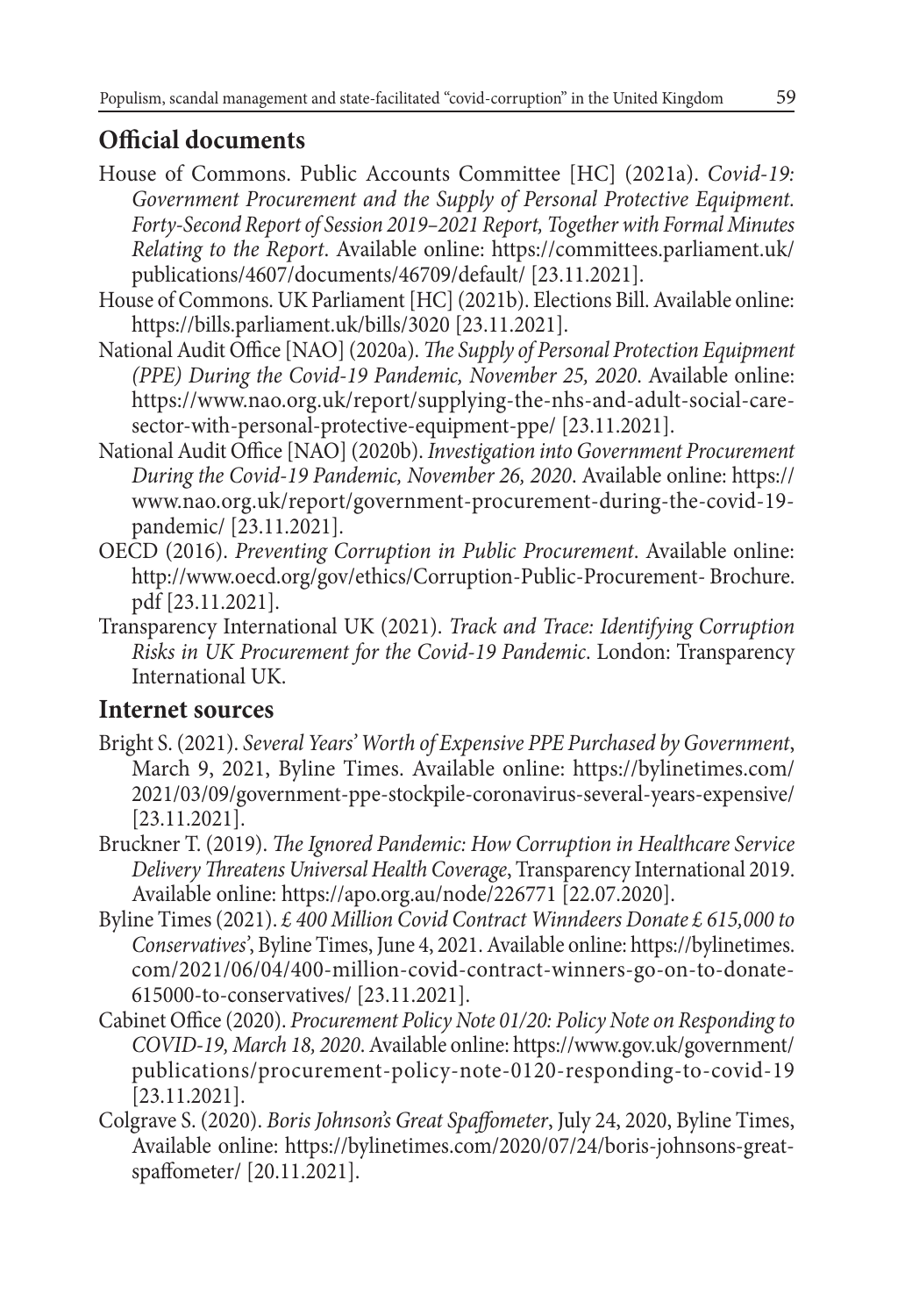- Conn D. (2021). *Revealed: Cummings' Role in Handing Covid Contract to Firm Run by 'Friends',* February 15, 2021, The Guardian. Available online https:// www.theguardian.com/world/2021/feb/15/revealed-cummings-role-handingcovid-contract-firm-run-by-friends [23.11.2021].
- Delahunty S. (2020). *Recruitment Firm Defends £ 18 Million PPE Contract*, July 17, 2020, Byline Times. Available online: https://bylinetimes.com/2020/07/17/ recruitment-firm-defends-18-million-ppe-contract/ [23.11.2021].
- Good Law Project [GLP] (2020). *More Money Awarded to a Pest Control Company,* October 16, 2020, Good Law Project. Available online: https://goodlawproject. org/update/more-money-to-pestfix/ [23.11.2021].
- Good Law Project [GLP] (2021). *Exclusive: 4 More VIP Lane Companies Revealed*, April 29, 2021, Good Law Project. Available online: https://goodlawproject. org/update/awarded-contracts-vip-lane/ [23.11.2021].
- Kemp P. (2020). *Coronavirus: Safety Officials Had 'Political' Pressure to Approve PPE. News online*, November 12, 2020, BBC. Available online: https://www. bbc.co.uk/news/uk-54897737 [23.11.2021].
- Marshall J., Nice A., Haddon C., Hogarth R., and Ghazi T. (2021). *The Coronavirus Act 2020*. Institute for Government. Available online: https://www. instituteforgovernment.org.uk/explainers/coronavirus-act [23.11.2021].
- PA Media (2021). *This Is just the Beginning, Says Good Law Founder Ahead of PPE Ruling*. May 25, 2021, Mail Online. Available online: https://www.dailymail. co.uk/wires/pa/article-9618087/This-just-beginning-says-Good-Law-Projectfounder-ahead-PPE-ruling.html [23.11.2021].
- Parkinson J. (2021). *Government Acted Unlawfully over Firm's £ 560,000 Covid Contract*, June 9, 2021, BBC. Available online: https://www.bbc.co.uk/news/ uk-politics-57413115 [23.11.2021].
- Pratt J. and Lutyens D. (2021). *Populism v Covid-19. Civilizing and Decivilizing Processes in a Time of Global Catastrophe,* ResearchGate [preprint]. Available online: https://www.researchgate.net/publication/348488478\_Populism\_v\_ Covid-19\_Civilizing\_and\_Decivilizing\_Processes\_in\_a\_Time\_of\_Global\_ Catastrophe [31.01.2021].
- Russell M., Fox R., Cormacain R., and Tomlinson J. (2021). *The Marginalisation of the House of Commons under Covid Has Been Shocking; a Year on, Parliament's role must Urgently be Restored*, The Constitution Unit Blog. House of Parliament. Available online: https://constitution-unit.com/2021/04/21/covid-andparliament-one-year-on/ [23.11.2021]
- Sheila McKechnie Foundation (2020). *SMK Campaigner Survey 2020 Results*, Smk.org.uk. Available online: https://smk.org.uk/wp-content/uploads/2021/01/ SMK-Campaigner-Survey-2020-results-FINAL-1-2.pdf [23.11.2021].
- Sikka P. (2020). *Alarm Bells*. September 14, 2020, Chartist. Available online: https:// www.chartist.org.uk/alarm-bells/ [23.11.2021].